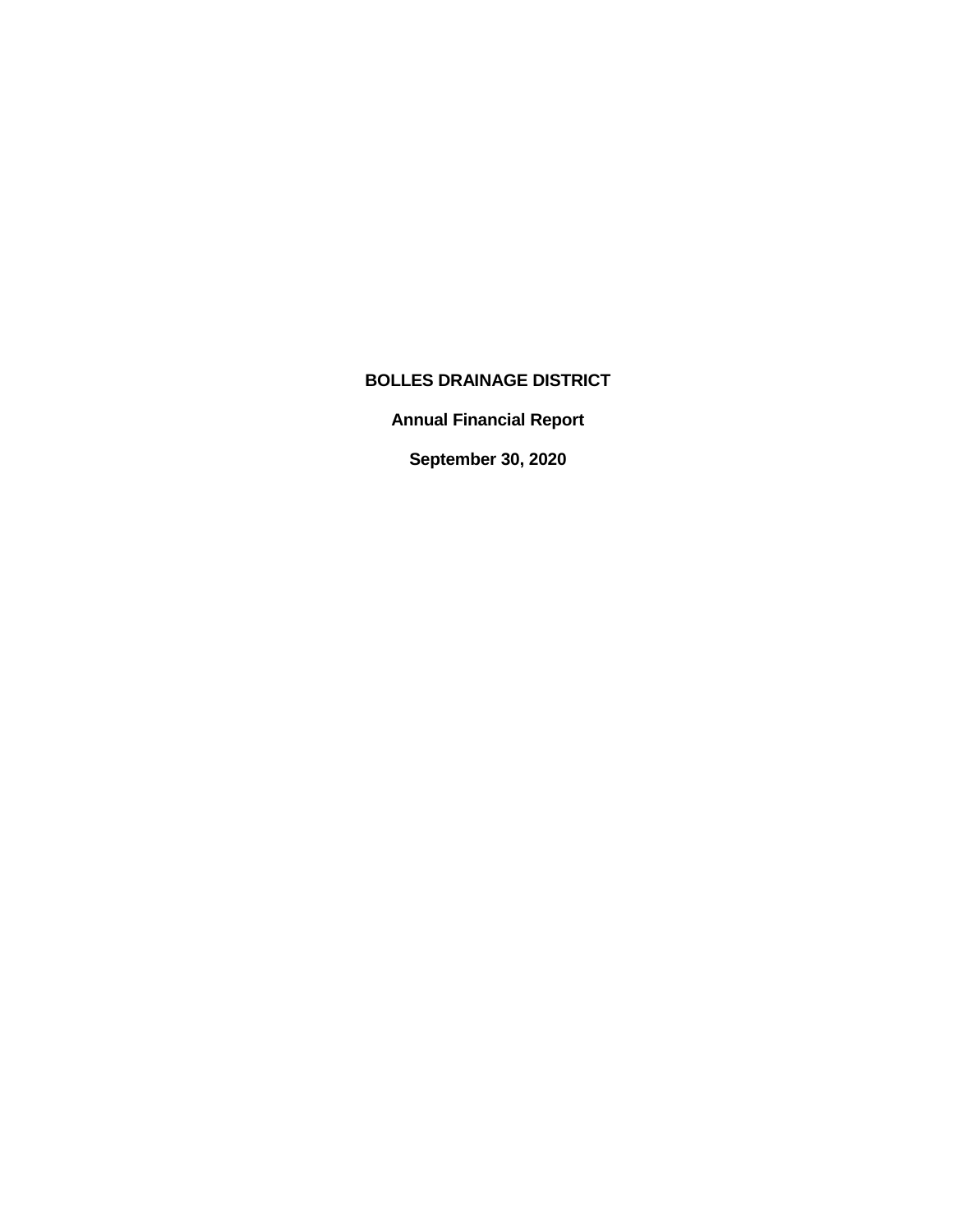# BOLLES DRAINAGE DISTRICT Table of Contents September 30, 2020

|                                                                                                                                                                                            | Pages     |
|--------------------------------------------------------------------------------------------------------------------------------------------------------------------------------------------|-----------|
| Independent Auditor's Report                                                                                                                                                               | $1 - 2$   |
| <b>Management's Discussion and Analysis</b>                                                                                                                                                | $3 - 7$   |
| <b>Basic Financial Statements</b>                                                                                                                                                          |           |
| Government-Wide Financial Statements<br><b>Statement of Net Position</b><br><b>Statement of Activities</b>                                                                                 | 8<br>9    |
| <b>Fund Financial Statements</b><br><b>Balance Sheet - Governmental Funds</b><br>Reconciliation of the Balance Sheet of Governmental Funds                                                 | 10        |
| to the Statement of Net Position<br>Statement of Revenues, Expenditures, and Changes in Fund<br><b>Balance - Governmental Funds</b>                                                        | 11<br>12  |
| Reconciliation of the Statement of Revenues, Expenditures,<br>and Changes in Fund Balance of Governmental Funds to<br>the Statement of Activities                                          | 13        |
| <b>Notes to Financial Statements</b>                                                                                                                                                       | 14-22     |
| Required Supplementary Information                                                                                                                                                         |           |
| Schedule of Revenues, Expenditures, and Changes in Fund<br>Balance - Budget and Actual - General Fund<br>Notes to Required Supplementary Information                                       | 23<br>24  |
| Other Reports                                                                                                                                                                              |           |
| Independent Auditor's Report on Internal Control Over Financial<br>Reporting and on Compliance and Other Matters Based on an<br>Audit of Financial Statements Performed in Accordance with |           |
| <b>Government Auditing Standards</b>                                                                                                                                                       | $25 - 26$ |
| Independent Accountant's Report on Compliance with the<br>Requirements of Section 218.415, Florida Statutes                                                                                | 27        |
| Management Letter Required by Chapter 10.550 of the Rules<br>of the Auditor General of the State of Florida                                                                                | 28-29     |
| Auditee's Response to Auditor's Reports and Management Letter                                                                                                                              | 30        |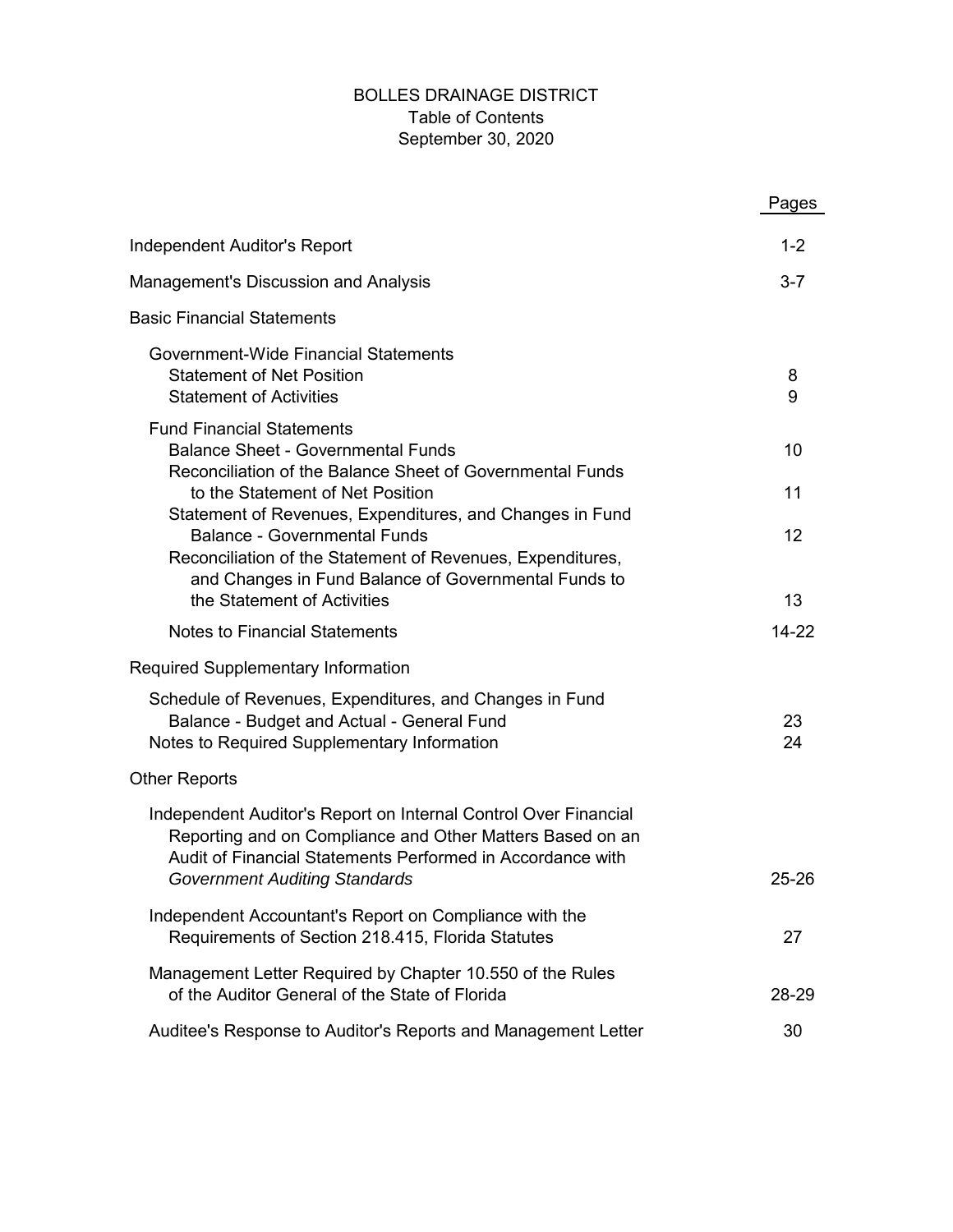# BOY, MILLER, KISKER & PERRY, P.A.

**CERTIFIED PUBLIC ACCOUNTANTS** 

**INDEPENDENT AUDITOR'S REPORT** 

401 SOUTH W.C. OWEN AVENUE **P.O. BOX 488 CLEWISTON, FLORIDA 33440** 

> $(863)$  983-5144  $(863)$  983-9164 FAX (863) 983-3765 bmkpcpas@aol.com

JOHN B. BOY, JR., C.P.A. DAVID N. MILLER. C.P.A WILLIAM C. KISKER, JR., C.P.A.

> **Board of Supervisors Bolles Drainage District** Clewiston, Florida

## **Report on the Financial Statements**

We have audited the accompanying financial statements of the governmental activities and the major fund of Bolles Drainage District, as of and for the year ended September 30, 2020, and the related notes to the financial statements, which collectively comprise Bolles Drainage District's basic financial statements as listed in the table of contents.

## Management's Responsibility for the Financial Statements

Management is responsible for the preparation and fair presentation of these financial statements in accordance with accounting principles generally accepted in the United States of America; this includes the design, implementation, and maintenance of internal control relevant to the preparation and fair presentation of financial statements that are free from material misstatement, whether due to fraud or error.

## **Auditor's Responsibility**

Our responsibility is to express opinions on these financial statements based on our audit. We conducted our audit in accordance with auditing standards generally accepted in the United States of America and the standards applicable to financial audits contained in Government Auditing Standards, issued by the Comptroller General of the United States. Those standards require that we plan and perform the audit to obtain reasonable assurance about whether the financial statements are free from material misstatement.

An audit involves performing procedures to obtain audit evidence about the amounts and disclosures in the financial statements. The procedures selected depend on the auditor's judgment, including the assessment of the risks of material misstatement of the financial statements, whether due to fraud or error. In making those risk assessments, the auditor considers internal control relevant to the entity's preparation and fair presentation of the financial statements in order to design audit procedures that are appropriate in the circumstances, but not for the purpose of expressing an opinion on the effectiveness of the entity's internal control. Accordingly, we express no such opinion. An audit also includes evaluating the appropriateness of accounting policies used and the reasonableness of significant accounting estimates made by management, as well as evaluating the overall presentation of the financial statements.

**90 YEOMANS AVENUE** P.O. BOX 490 LABELLE, FLORIDA 33975

> (863) 675-3777 FAX (863) 675-0576 bmkpcpas@aol.com

**MEMBERS AMERICAN INSTITUTE OF CERTIFIED PUBLIC ACCOUNTANTS** 

**FLORIDA INSTITUTE OF CERTIFIED PUBLIC ACCOUNTANTS**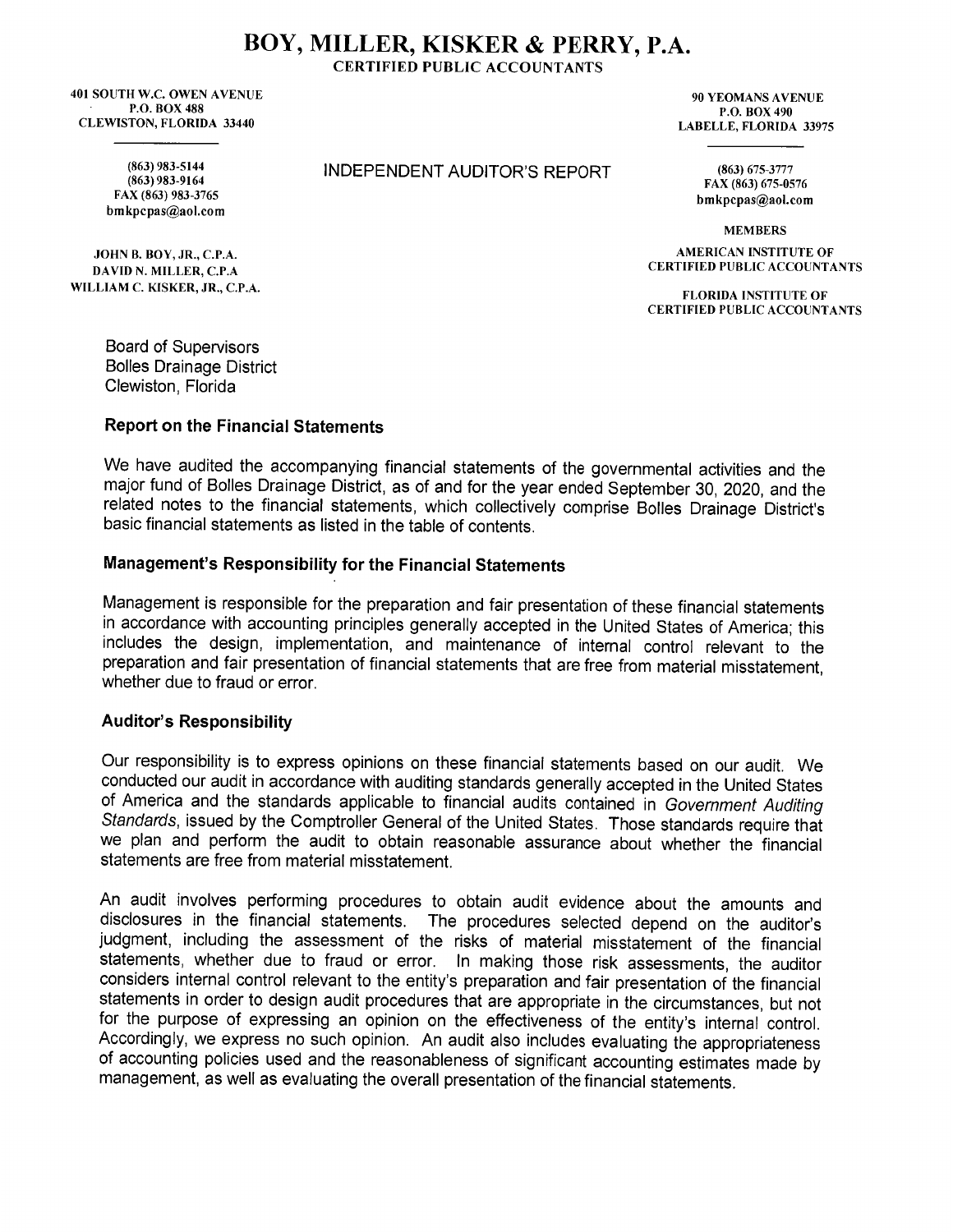We believe that the audit evidence we have obtained is sufficient and appropriate to provide a basis for our audit opinions.

## Opinions

In our opinion, the financial statements referred to above present fairly, in all material respects, the respective financial position of the governmental activities and the major fund of Bolles Drainage District, as of September 30, 2020, and the respective changes in financial position thereof for the year then ended in accordance with accounting principles generally accepted in the United States of America.

## **Other Matters**

## Required Supplementary Information

Accounting principles generally accepted in the United States of America require that the management's discussion and analysis on pages 3-7 and budgetary comparison information on pages 23-24 be presented to supplement the basic financial statements. Such information, although not a part of the basic financial statements, is required by the Governmental Accounting Standards Board, who considers it to be an essential part of financial reporting for placing the basic financial statements in an appropriate operational, economic, or historical context. We have applied certain limited procedures to the required supplementary information in accordance with auditing standards generally accepted in the United States of America, which consisted of inquiries of management about the methods of preparing the information and comparing the information for consistency with management's responses to our inquiries, the basic financial statements, and other knowledge we obtained during our audit of the basic financial statements. We do not express an opinion or provide any assurance on the information because the limited procedures do not provide us with sufficient evidence to express an opinion or provide any assurance.

## Other Reporting Required by Government Auditing Standards

In accordance with Government Auditing Standards, we have also issued our report dated January 19, 2021, on our consideration of Bolles Drainage District's internal control over financial reporting and our tests of its compliance with certain provisions of laws, regulations, contracts and grant agreements, and other matters. The purpose of that report is to describe the scope of our testing of internal control over financial reporting and compliance and the results of that testing, and not to provide an opinion on the effectiveness of Bolles Drainage District's internal control over financial reporting or on compliance. That report is an integral part of an audit performed in accordance with Government Auditing Standards in considering Bolles Drainage District's internal control over financial reporting and compliance.

Bay, Miller, Kisker & Perry PA

Clewiston, Florida January 19, 2021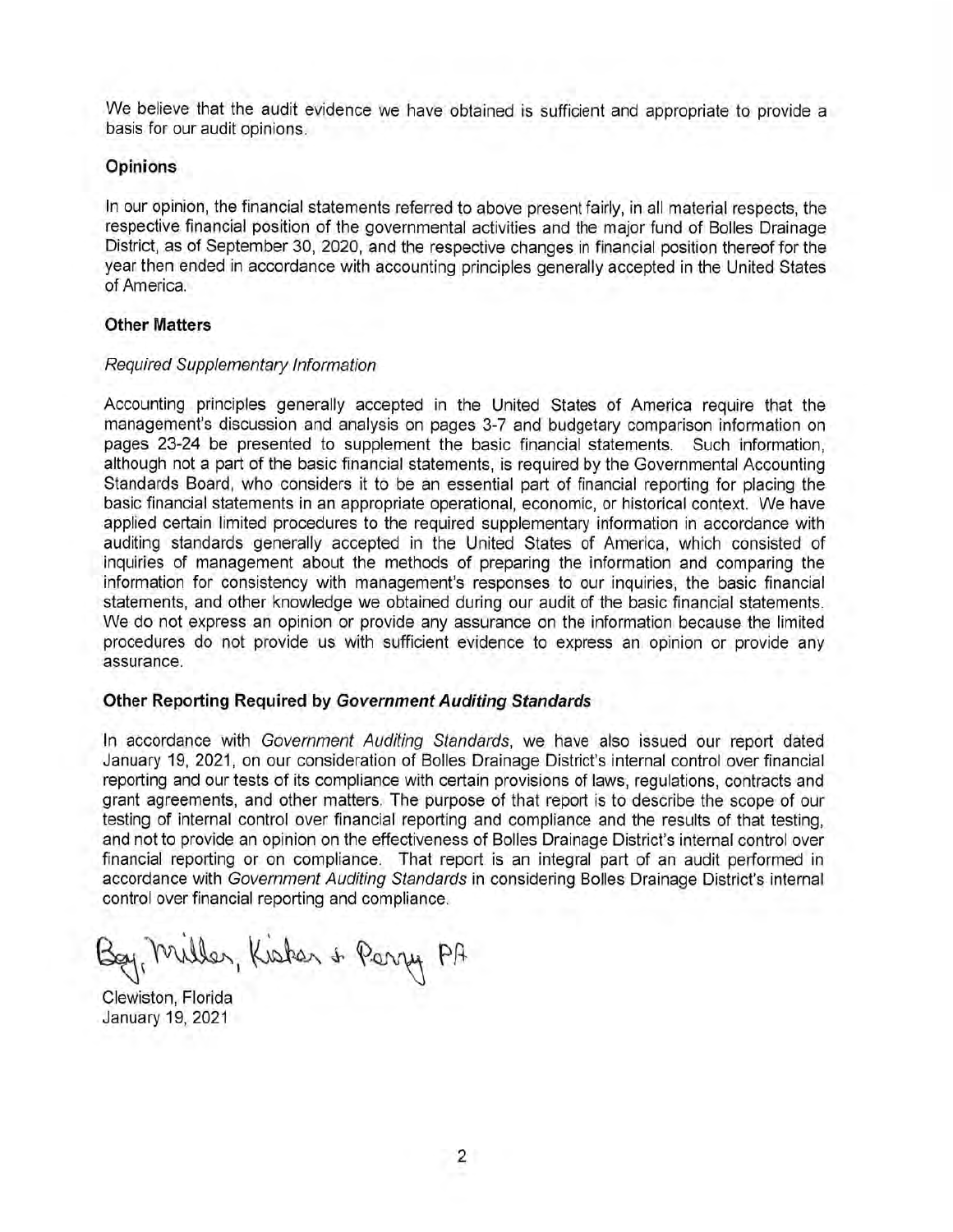## **MANAGEMENT'S DISCUSSION AND ANALYSIS**

Our discussion and analysis of Bolles Drainage District (District) provides a narrative overview of the District's financial activities for the fiscal year ended September 30, 2020. Please read it in conjunction with the District's Independent Auditor's Report, basic financial statements, accompanying notes, and supplementary information to the basic financial statements.

The District is governed by a three member Board of Supervisors. The Board members are elected by the landowners of the District for three year terms. The District has entered into an informal interlocal agreement with two other districts to provide for the administration of the District's operation under the control of the Board of Supervisors.

## **FINANCIAL AND DISTRICT HIGHLIGHTS**

Financial Highlights

- The assets of the District exceeded its liabilities at the end of the fiscal year ended September 30, 2020, by \$469,028. Of this amount, \$313,655 (unrestricted net position) may be used to meet the District's ongoing operations.
- The District's total net position increased by \$50,015.
- The District's total revenue (on an accrual basis) was \$136,301 for the year ended September 30, 2020.
- Total expenses (on an accrual basis) for all of the District's activities were \$86,286 for the year.

## District Highlights

 The District is currently in the maintenance mode of operations for its water control facilities.

## **OVERVIEW OF FINANCIAL STATEMENTS**

This discussion and analysis is intended to serve as an introduction to the District's financial statements. The District's basic financial statements are comprised of three components: 1) government-wide financial statements, 2) fund financial statements, and 3) notes to the financial statements. This report also contains other supplementary information in addition to the basic financial statements themselves.

#### Government-Wide Financial Statements

The government-wide financial statements are designed to provide readers with a broad overview of the District's finances, in a manner similar to a private-sector business.

The statement of net position presents information on all the District's assets, deferred outflows of resources, liabilities, and deferred inflows of resources with the residual amount being reported as net position. Over time, increases or decreases in net position may serve as a useful indicator of whether the financial position of the District is improving or deteriorating.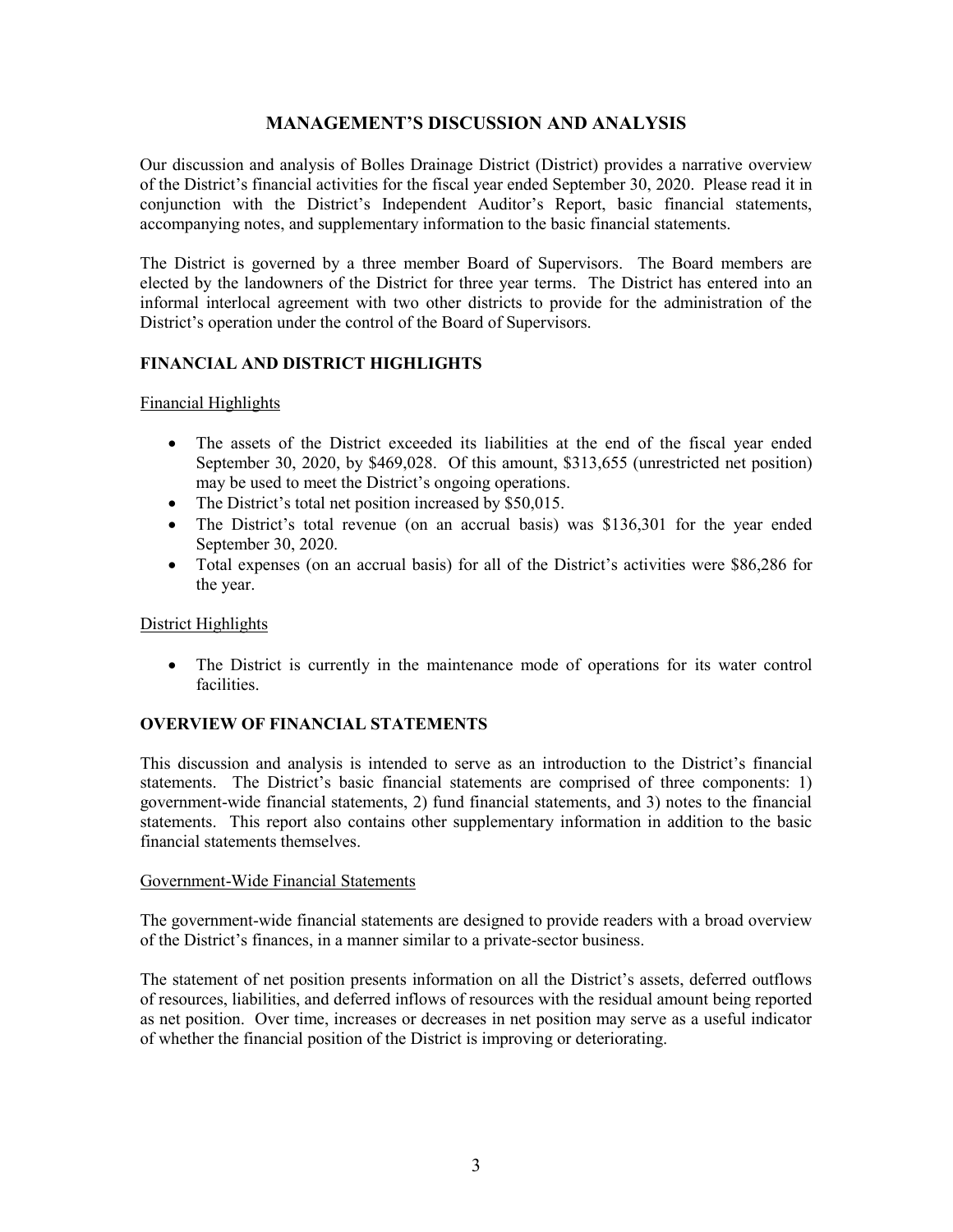## **OVERVIEW OF FINANCIAL STATEMENTS (continued)**

#### Government-Wide Financial Statements (continued)

The statement of activities presents information showing how the District's net position changed during the most recent fiscal year. All changes in net position are reported as soon as the underlying event giving rise to the change occurs, regardless of the timing of related cash flows. Thus, revenue and expenses are reported in this statement for some items that will only result in cash flows in future fiscal periods.

The government-wide financial statements include all governmental activities that are principally supported by special assessment revenues. The District does not have any business-type activities. The governmental activities of the District include the general government (management) and physical environment (water control functions).

#### Fund Financial Statements

A fund is a grouping of related accounts that is used to maintain control over resources that have been segregated for specific activities or objectives. The District, like other state and local governments, uses fund accounting to ensure and demonstrate compliance with finance-related legal requirements. The District has one fund category: governmental funds.

#### Governmental Funds

Governmental funds are used to account for essentially the same functions reported as governmental activities in the government-wide financial statements. However, unlike the government-wide financial statements, governmental fund financial statements focus on nearterm inflows and outflows of spendable resources, as well as on balances of spendable resources available at the end of the fiscal year. Such information may be useful in evaluating the District's near-term financial requirements.

Because the focus of governmental funds is narrower than that of the government-wide financial statements, it is useful to compare the information presented for governmental funds with similar information presented for governmental activities in the government-wide financial statements. By doing so, readers may better understand the long-term impact of the District's near-term financing decisions. Both the governmental fund balance sheet and the governmental fund statement of revenues, expenditures, and changes in fund balance provide a reconciliation to facilitate this comparison between governmental funds and governmental activities. (See pages 11 and 13)

The District maintains one governmental fund for external reporting. Information is presented separately in the governmental fund balance sheet and the governmental fund statement of revenues, expenditures, and changes in fund balances for the General Fund which is considered to be a major fund.

The District adopts an annual appropriated budget for its General Fund. A budgetary comparison schedule has been provided for the General Fund to demonstrate compliance with the budget. (See page 23)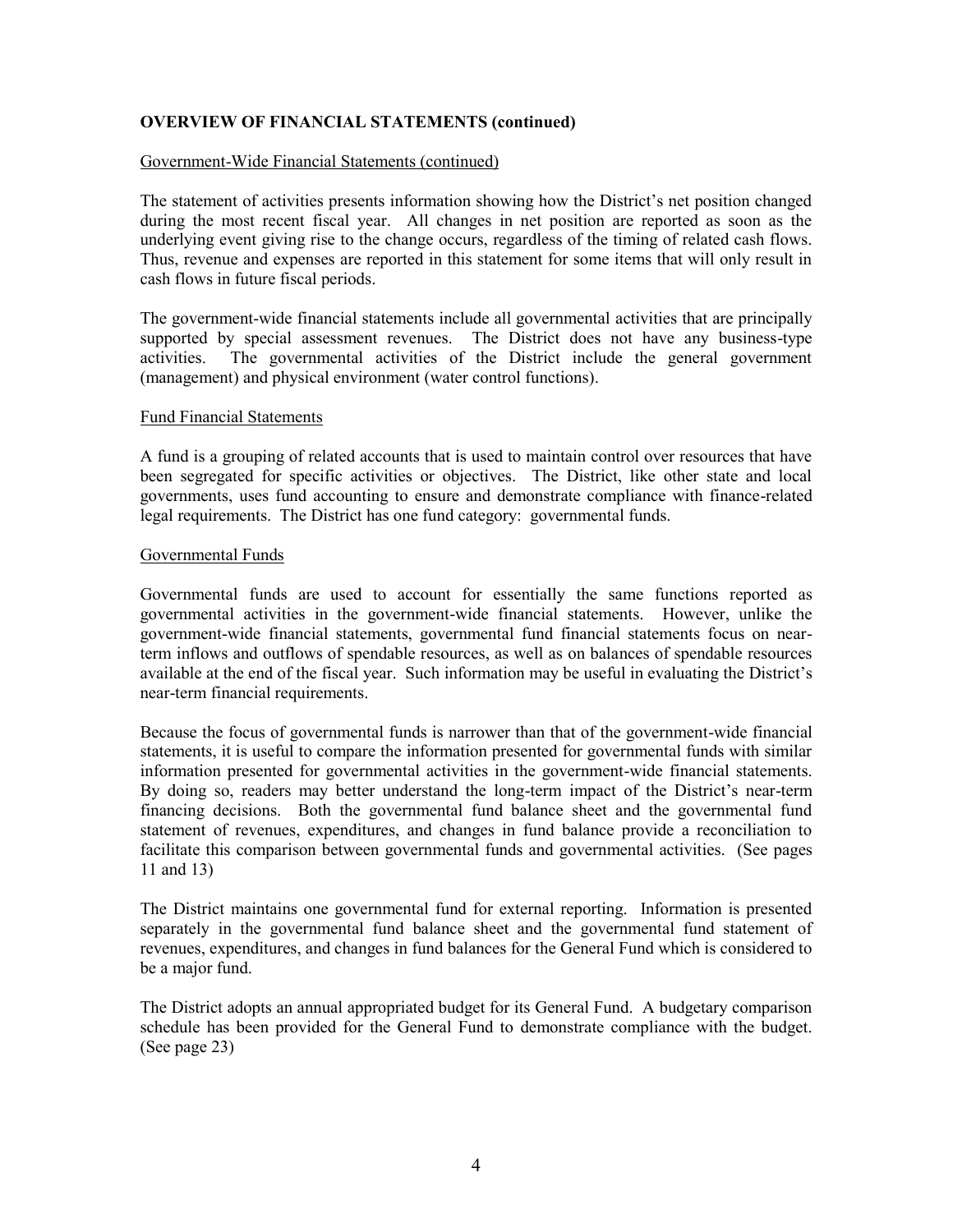#### Notes to the Financial Statements

The notes provide additional information that is essential to a full understanding of the data provided in the government-wide and fund financial statements.

#### **GOVERNMENT-WIDE FINANCIAL ANALYSIS**

Assets exceeded liabilities by \$469,028 for the fiscal year ended September 30, 2020. The largest assets include cash and investments, and capital assets which are approximately 66% and 33% of the District's total assets, respectively.

The District uses capital assets to provide services to its landowners, therefore these assets are not available for future spending. The remaining unrestricted net position, \$313,655, may be used to meet the District's ongoing operations.

The following table highlights the net position as of September 30, 2020, and 2019:

| 2020          | 2019         |
|---------------|--------------|
| \$<br>314,405 | 260,459<br>S |
| 1,006         | 915          |
| 2,888         | 2,791        |
| 155,373       | 160,518      |
| 473,672       | 424,683      |
| 4,644         | <u>5,670</u> |
| 4,644         | 5,670        |
|               |              |
|               |              |
| 155,373       | 160,518      |
| 313,655       | 258,495      |
| 469,028       | 419,013      |
|               |              |

The following table highlights the changes in net position for the fiscal years ended September 30, 2020, and 2019:

|                                 | 2020    | 2019    |
|---------------------------------|---------|---------|
| Revenues                        |         |         |
| General revenues                |         |         |
| Special assessments             | 134,685 | 134,388 |
| Miscellaneous income            | 1,616   | 1,997   |
| Total revenues                  | 136,301 | 136,385 |
| Program expenses                |         |         |
| General government              | 40,687  | 44,105  |
| Physical environment            | 45,599  | 50,028  |
| Total expenses                  | 86,286  | 94,133  |
| Increase in net position        | 50,015  | 42,252  |
| Net position, beginning of year | 419,013 | 376,761 |
| Net position, end of year       | 469,028 | 419,013 |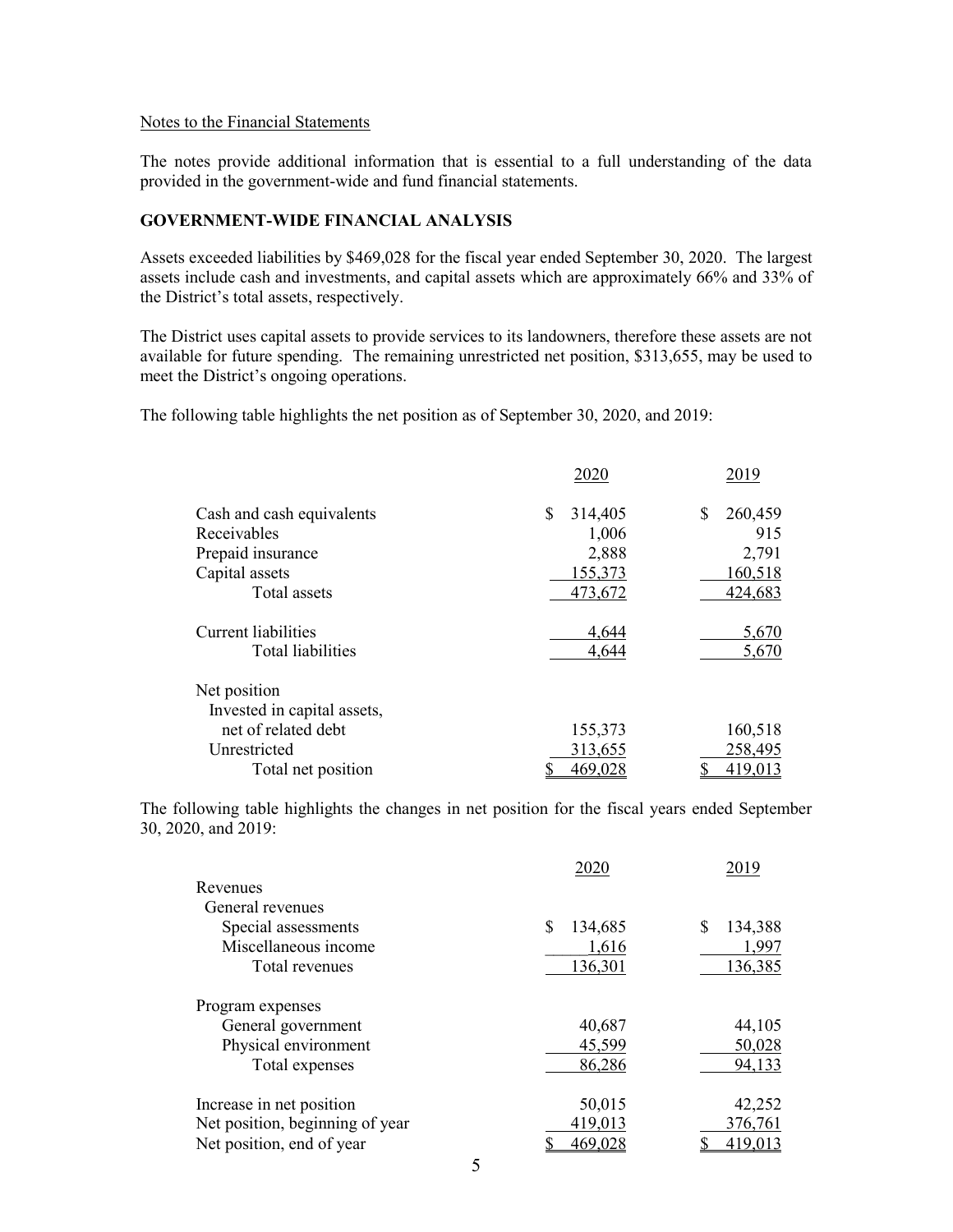## **GOVERNMENT-WIDE FINANCIAL ANALYSIS (continued)**

The following graphs represent the sources of revenues and expenses for the fiscal year:



## **BUDGETARY HIGHLIGHTS**

The District adopted the fiscal year 2019/2020 budget on June 11, 2019, with an assessment rate of \$10.50 per acre. Total expenditures budgeted for the fiscal year ended September 30, 2020, were \$123,100. Total assessment revenue budgeted was \$127,053.

Total actual expenditures were \$41,959 under budgeted expenditures. This was mainly due to the following:

Various physical environment expenditures were less than anticipated.

Total actual revenues were \$9,248 over the budgeted revenue. Additional budget comparison information is presented on page 23.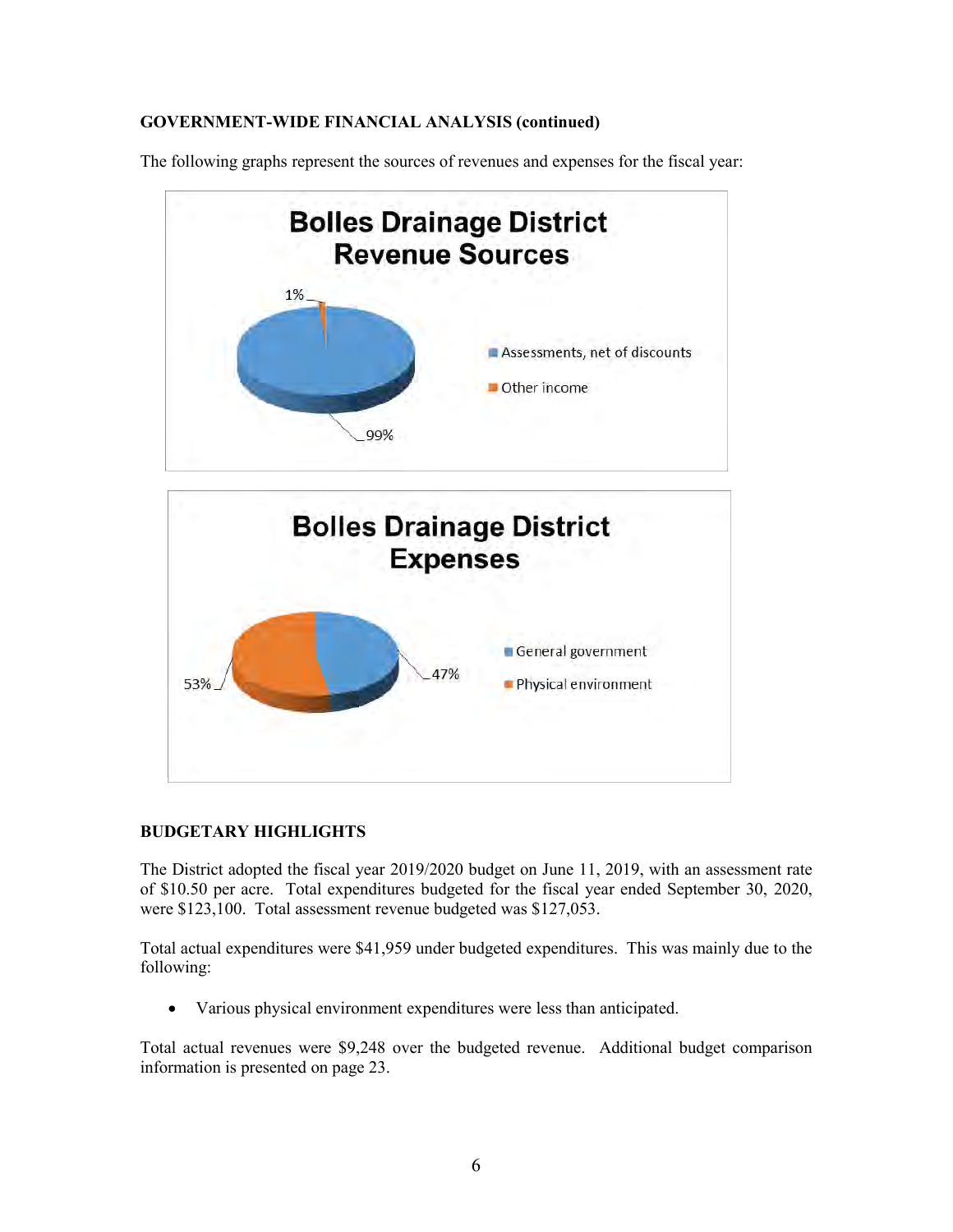## **CAPITAL ASSETS AND DEBT ADMINISTRATION**

#### Capital Assets

The District's investment in capital assets for its governmental activities as of September 30, 2020, amounted to \$155,373 (net of accumulated depreciation). There were no capital additions during 2020.

The following table summarizes the District's capital assets for the fiscal years ended September 30, 2020, and 2019:

|                                     | 2020      | 019        |
|-------------------------------------|-----------|------------|
| Canals and laterals                 | \$328,384 | \$328,384  |
| Culverts and roads                  | 230,521   | 230,521    |
| Machinery and equipment             | 126,377   | 126,377    |
| Accumulated depreciation            | (529,909) | (524, 764) |
| Total capital assets, September 30, | 155,373   | 160.518    |
|                                     |           |            |

#### Debt Administration

The following table presents the District's total outstanding debt for the fiscal years ended September 30, 2020, and 2019:

| Accounts payable                      | 4.644 | 5.670 |
|---------------------------------------|-------|-------|
| Total outstanding debt, September 30, | 4 644 |       |

## **CONTACTING THE DISTRICT'S FINANCIAL MANAGEMENT**

This financial report is designed to provide our readers with a general overview of the District's finances and to demonstrate the District's accountability for the money it receives. If you have questions about this report or need additional financial information, contact Betty Camplin, the District's Bookkeeper, P.O. Box 1685, Clewiston, Florida 33440, Telephone No. (863) 228-0400.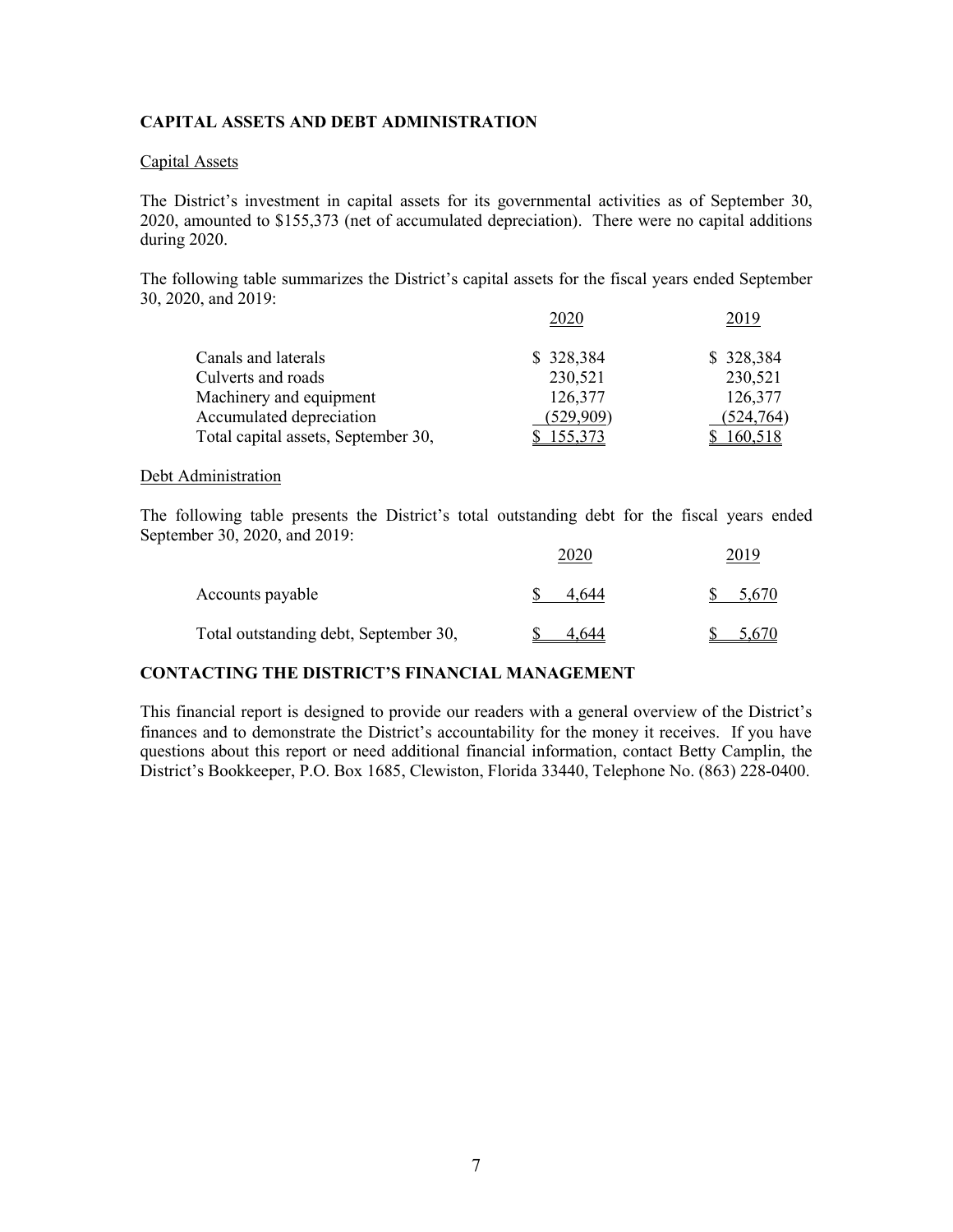# BOLLES DRAINAGE DISTRICT Statement of Net Position September 30, 2020

|                              | Governmental<br><b>Activities</b> |  |
|------------------------------|-----------------------------------|--|
| Assets                       |                                   |  |
| Cash                         | \$<br>2,315                       |  |
| Investments                  | 312,090                           |  |
| Due from other governments   | 1,006                             |  |
| Prepaid insurance            | 2,888                             |  |
| Other capital assets, net of |                                   |  |
| accumulated depreciation     | 155,373                           |  |
| <b>Total assets</b>          | 473,672                           |  |
| Liabilities                  |                                   |  |
| Accounts payable             | 4,644                             |  |
| <b>Total liabilities</b>     | 4,644                             |  |
| Net position                 |                                   |  |
| Invested in capital assets,  |                                   |  |
| net of related debt          | 155,373                           |  |
| Unrestricted                 | 313,655                           |  |
| Total net position           | \$<br>469,028                     |  |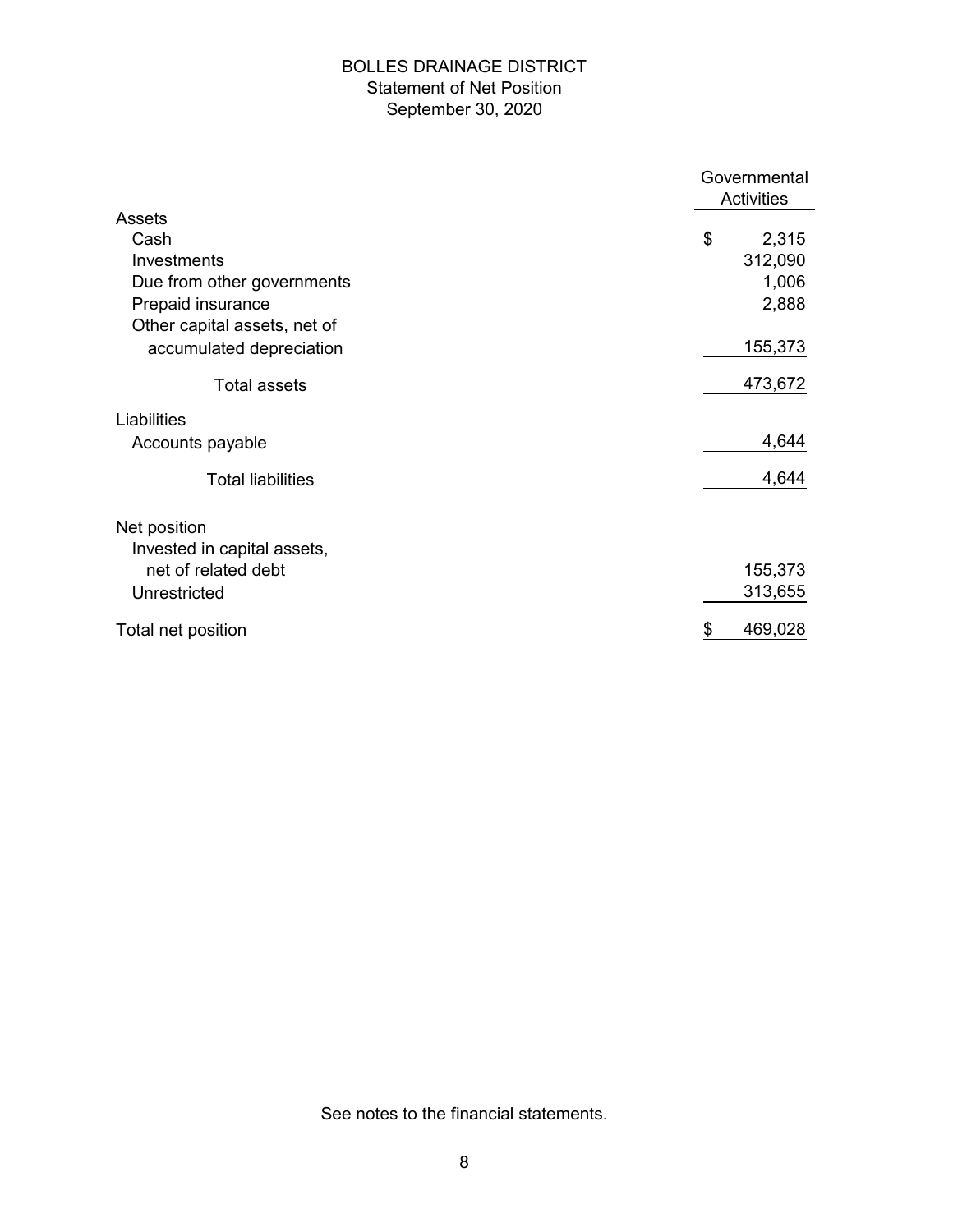# BOLLES DRAINAGE DISTRICT Statement of Activities For the Year Ended September 30, 2020

|                               |                 |                 | Net (Expense)       |
|-------------------------------|-----------------|-----------------|---------------------|
|                               |                 |                 | Revenue and         |
|                               |                 | Program         | Changes in          |
|                               |                 | <b>Revenues</b> | <b>Net Position</b> |
|                               |                 | Charges         |                     |
|                               | Program         | for             | Governmental        |
| Functions/Programs            | <b>Expenses</b> | <b>Services</b> | <b>Activities</b>   |
| Governmental activities       |                 |                 |                     |
| General government            | 40,687<br>\$    | \$<br>48,487    | \$<br>7,800         |
| Physical environment          | 45,599          | 86,198          | 40,599              |
| Total governmental activities | 86,286<br>\$    | 134,685<br>\$   | 48,399              |

| General revenues:                |   |         |
|----------------------------------|---|---------|
| Miscellaneous income             |   | 1,616   |
| Total general revenues           |   | 1,616   |
| Change in net position           |   | 50,015  |
| Net position - beginning of year |   | 419,013 |
| Net position - end of year       | S | 469,028 |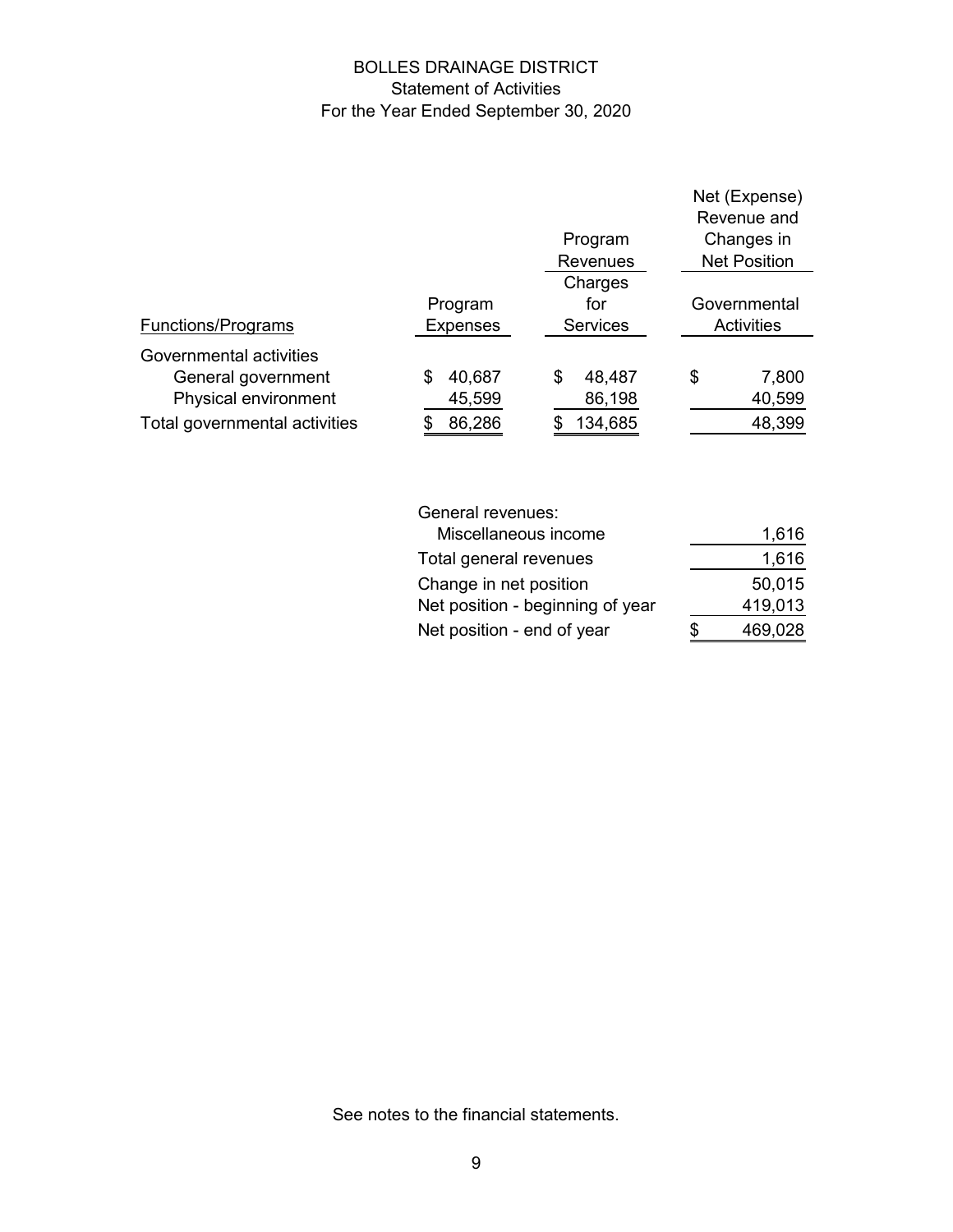# BOLLES DRAINAGE DISTRICT Balance Sheet September 30, 2020

|                                    | General       |
|------------------------------------|---------------|
|                                    | Fund          |
| Assets<br>Cash                     | \$            |
|                                    | 2,315         |
| Investments                        | 312,090       |
| Due from other governments         | 1,006         |
| Prepaid insurance                  | 2,888         |
| <b>Total assets</b>                | \$318,299     |
| Liabilities and fund balance       |               |
| Accounts payable                   | \$<br>4,644   |
| <b>Total liabilities</b>           | 4,644         |
| <b>Fund balance</b>                |               |
| Nonspendable                       | 2,888         |
| Unassigned                         | 310,767       |
| <b>Total fund balance</b>          | 313,655       |
| Total liabilities and fund balance | 318,299<br>\$ |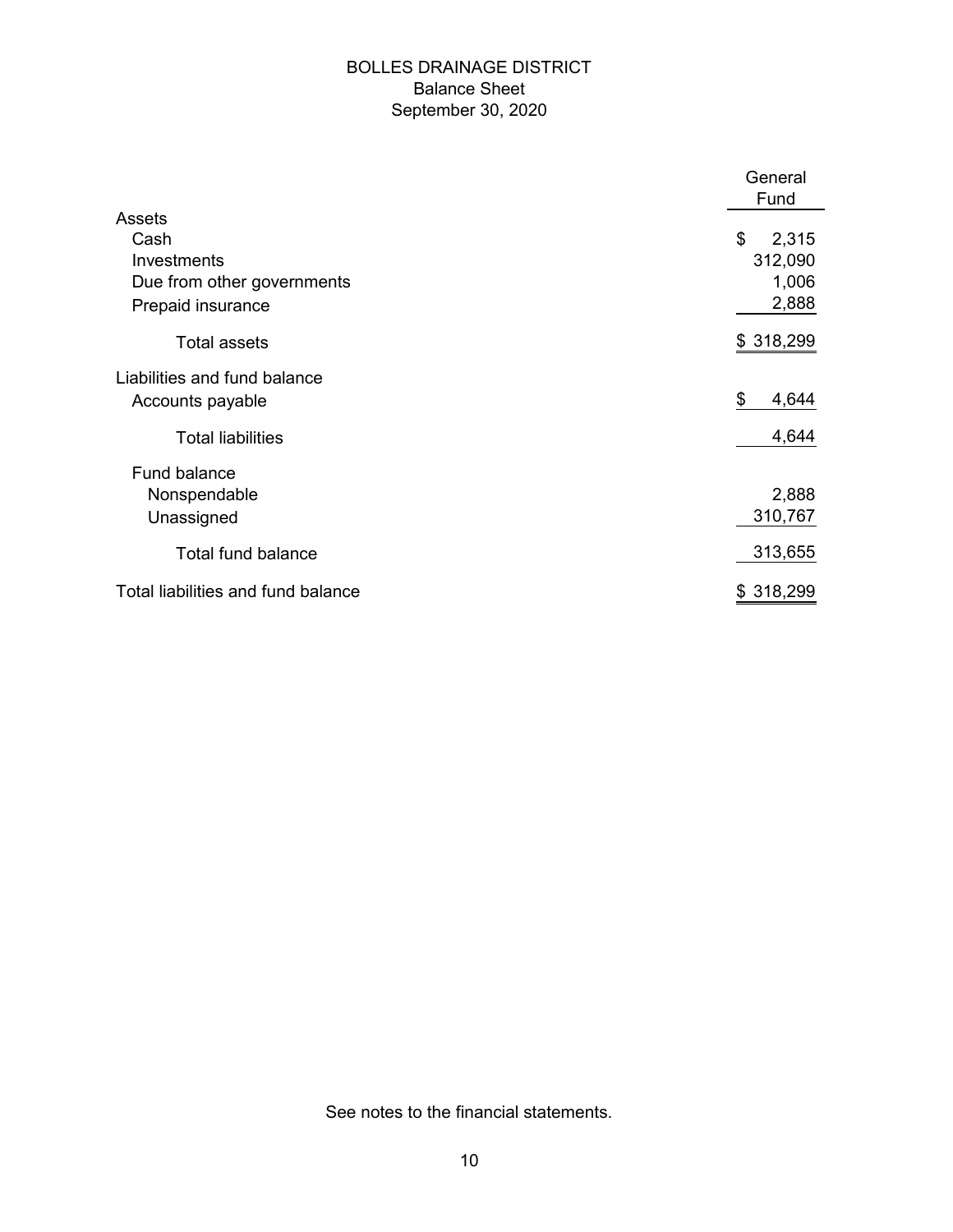# BOLLES DRAINAGE DISTRICT Reconciliation of the Balance Sheet of Governmental Funds to the Statement of Net Position September 30, 2020

| Fund balance - governmental funds                                                                                                                                                                                                                                                                                                                               |                            | \$<br>313,655 |
|-----------------------------------------------------------------------------------------------------------------------------------------------------------------------------------------------------------------------------------------------------------------------------------------------------------------------------------------------------------------|----------------------------|---------------|
| Amounts reported for governmental activities in the<br>statement of net position are different because:                                                                                                                                                                                                                                                         |                            |               |
| Capital assets used in governmental activities<br>are not financial resources and, therefore, are<br>not reported in the governmental funds. The<br>statement of net position includes those capital<br>assets, net of any accumulated depreciation, in<br>the net position of the government as a whole.<br>Cost of capital assets<br>Accumulated depreciation | \$<br>685,282<br>(529,909) | 155,373       |
| Net position of governmental activities                                                                                                                                                                                                                                                                                                                         |                            | 469.028       |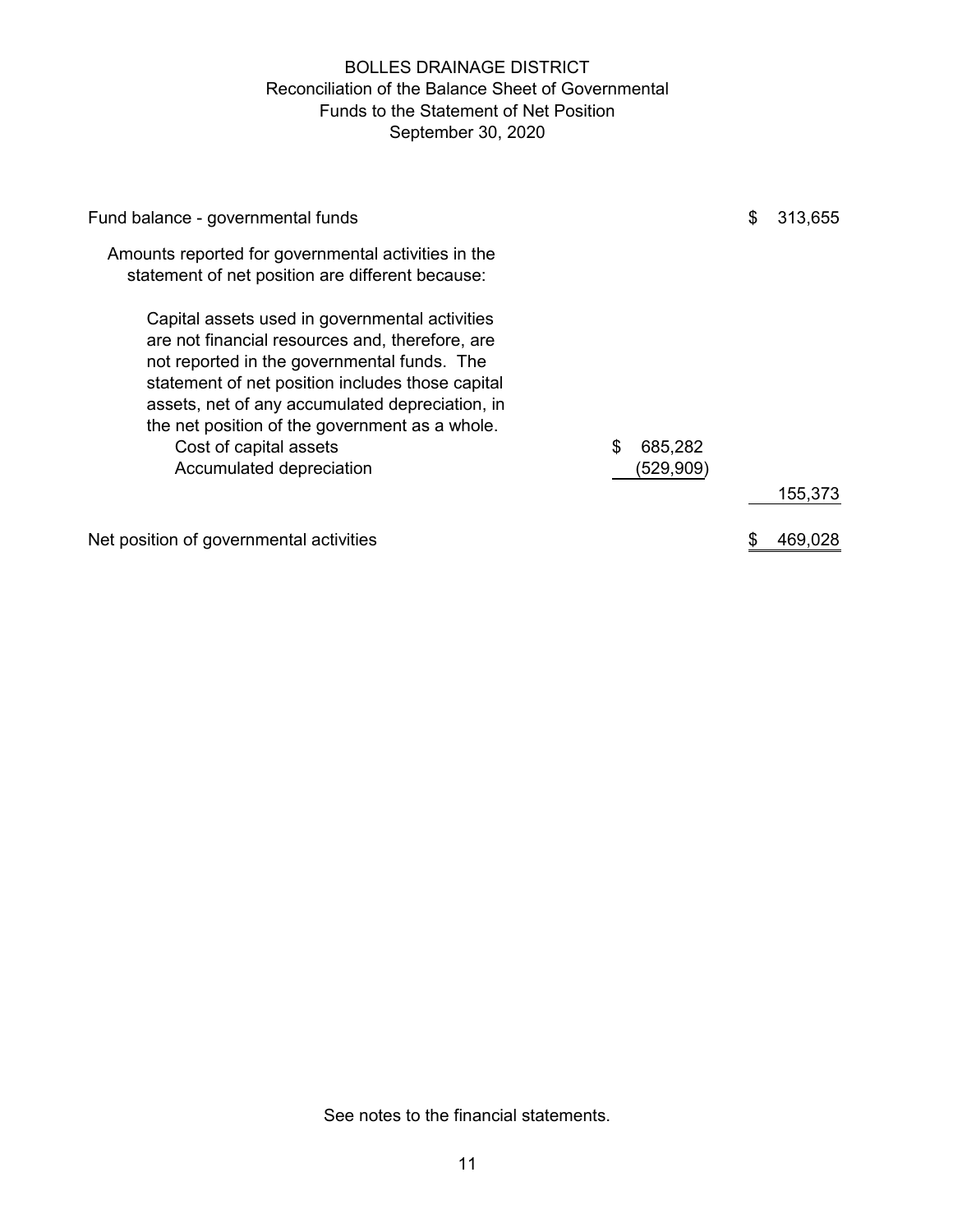# BOLLES DRAINAGE DISTRICT Statement of Revenues, Expenditures, and Changes in Fund Balance Governmental Funds For the Year Ended September 30, 2020

|                                      | General   |
|--------------------------------------|-----------|
|                                      | Fund      |
| Revenues                             |           |
| Assessments, net of discounts        | \$134,685 |
| Miscellaneous income                 | 1,616     |
| <b>Total revenues</b>                | 136,301   |
| <b>Expenditures</b>                  |           |
| Current:                             |           |
| General government                   | 40,687    |
| Physical environment                 | 40,454    |
| <b>Total expenditures</b>            | 81,141    |
| Excess of revenues over expenditures | 55,160    |
| Fund balance - beginning of year     | 258,495   |
| Fund balance - end of year           | \$313,655 |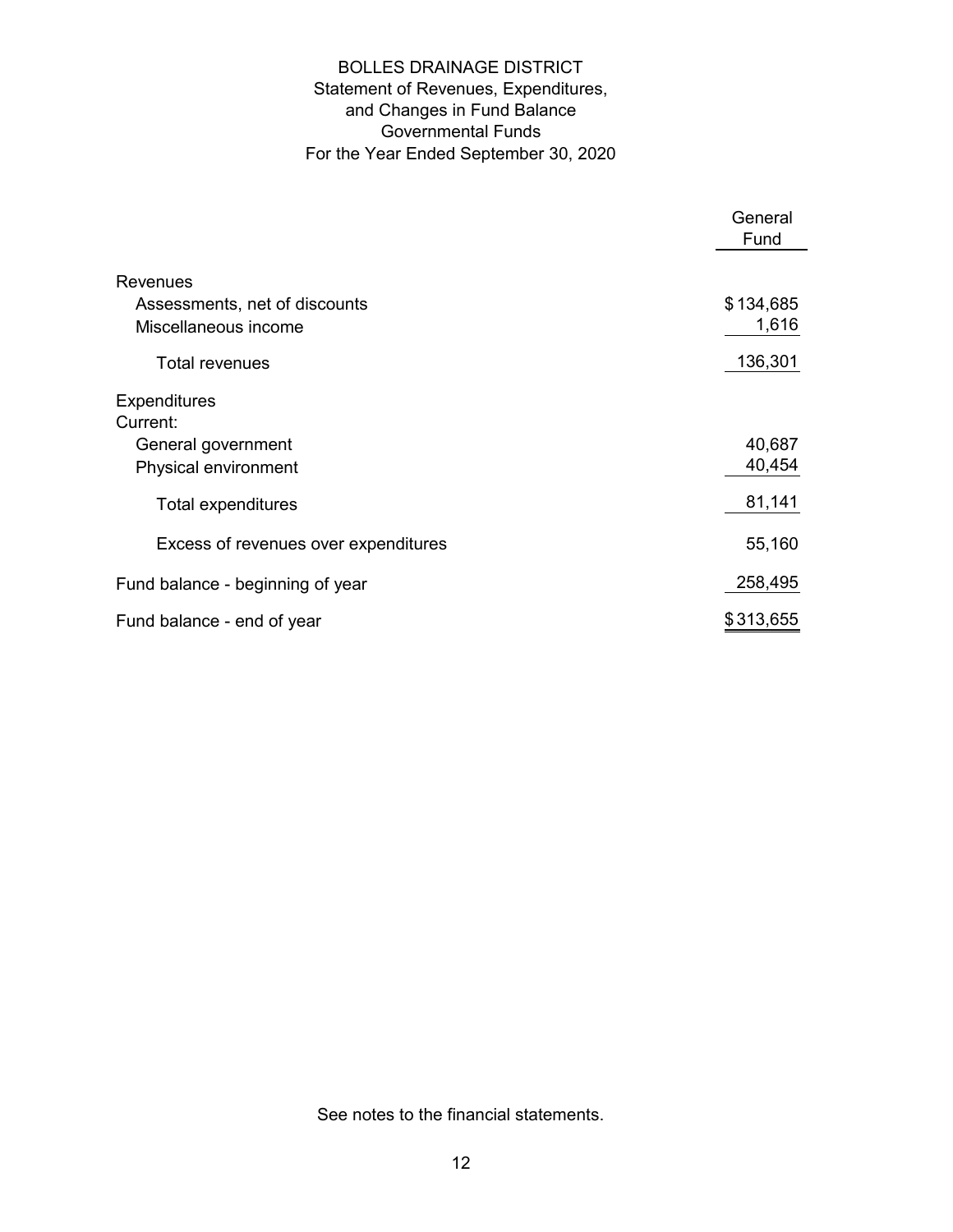## BOLLES DRAINAGE DISTRICT

# Reconciliation of the Statement of Revenues, Expenditures, and Changes in Fund Balance of Governmental Funds to the Statement of Activities For the Year Ended September 30, 2020

| Net change in fund balance - total governmental funds                                                                                                               | Ъ | 55.160   |
|---------------------------------------------------------------------------------------------------------------------------------------------------------------------|---|----------|
| Amounts reported for governmental activities in the statement<br>of activities are different because:                                                               |   |          |
| Depreciation on capital assets is not recognized in the<br>governmental fund financial statements, but is reported<br>as an expense in the statement of activities. |   | (5, 145) |
| Change in net position of governmental activities                                                                                                                   |   | 50,015   |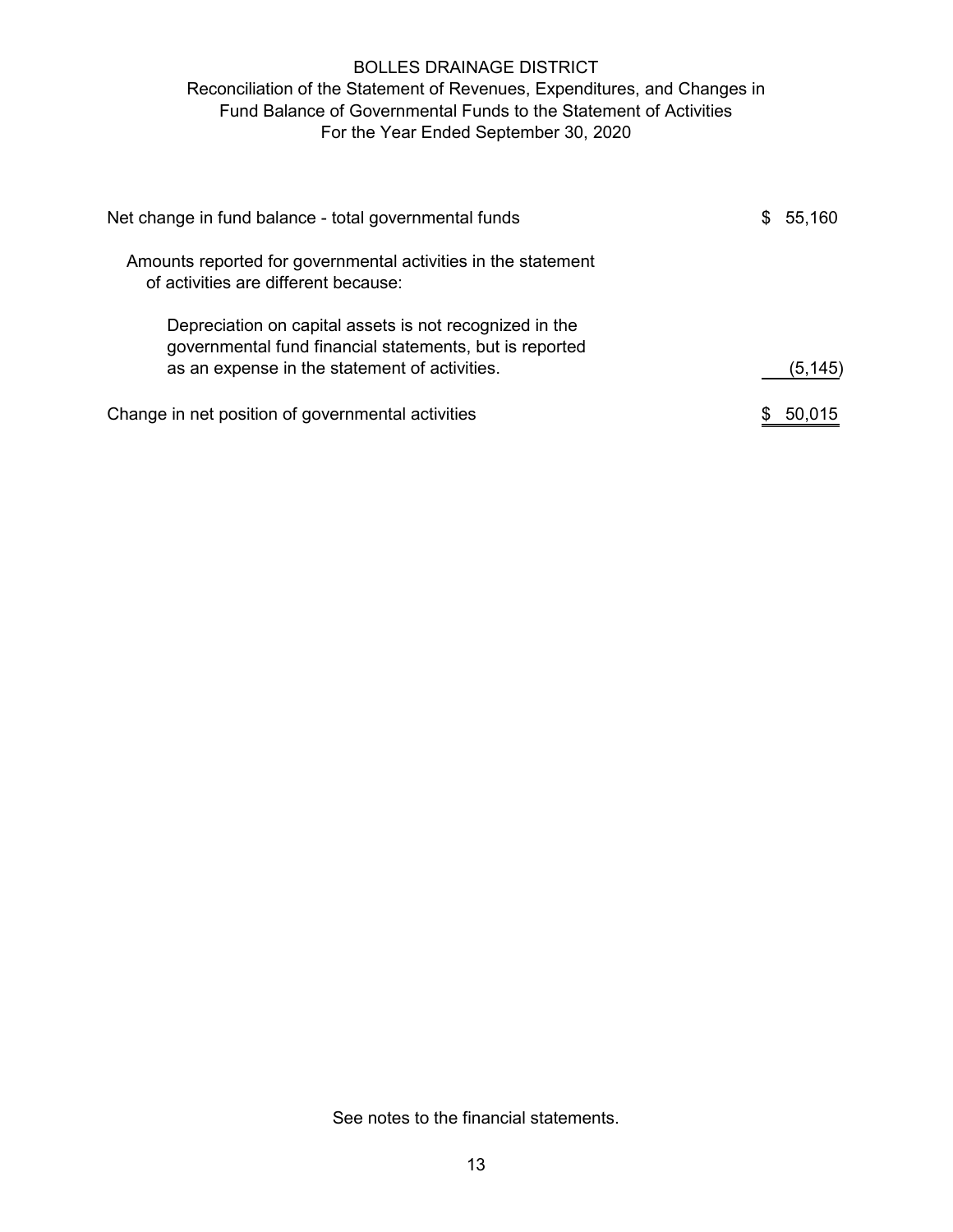The accounting methods and procedures adopted by Bolles Drainage District conform to generally accepted accounting principles as applied to governmental entities. The following notes to the financial statements are an integral part of the District's Annual Financial Report.

## NOTE 1 - SUMMARY OF SIGNIFICANT ACCOUNTING POLICIES

## Financial Reporting Entity

Bolles Drainage District was created by a Circuit Court Decree, 12<sup>th</sup> Judicial Circuit, dated July 26, 1963.

The District is an independent special district created pursuant to the method authorized in Chapter 298 of the Florida Statutes. A three-member Board of Supervisors elected by the landowners of the District governs the District. The Board administers the policies emanating from its statutory powers and authority.

The Board has the responsibility for:

- 1. Assessing and levying assessments.
- 2. Approving budgets.
- 3. Exercising control over facilities and properties.
- 4. Controlling the use of funds generated by the District.
- 5. Approving the hiring and firing of key personnel.
- 6. Financing improvements.

The financial statements were prepared in accordance with Governmental Accounting Standards Board (GASB) Statements. Under the provisions of those standards, the financial reporting entity consists of the primary government, organizations for which the District is considered to be financially accountable, and other organizations for which the nature and significance of their relationship with the District are such that, if excluded, the financial statements of the District would be considered incomplete or misleading. There are no entities considered to be component units of the District: therefore, the financial statements include only the operations of the District.

## Basic Financial Statements - Government-Wide Statements

The District's basic financial statements include both government-wide (reporting the District as a whole) and fund financial statements. Both the government-wide and fund financial statements categorize primary activities as either governmental or business-type. The District's drainage activities and general administrative services are classified as governmental activities.

In the government-wide Statement of Net Position, the governmental activities columns are presented on a consolidated basis by column, and are reported on a full accrual, economic resource basis, which recognizes all long-term assets and receivables as well as long-term debt and obligations. The District's net position is reported in three parts - invested in capital assets, net of related debt; restricted net position; and unrestricted net position. The District first utilizes restricted resources to finance qualifying activities.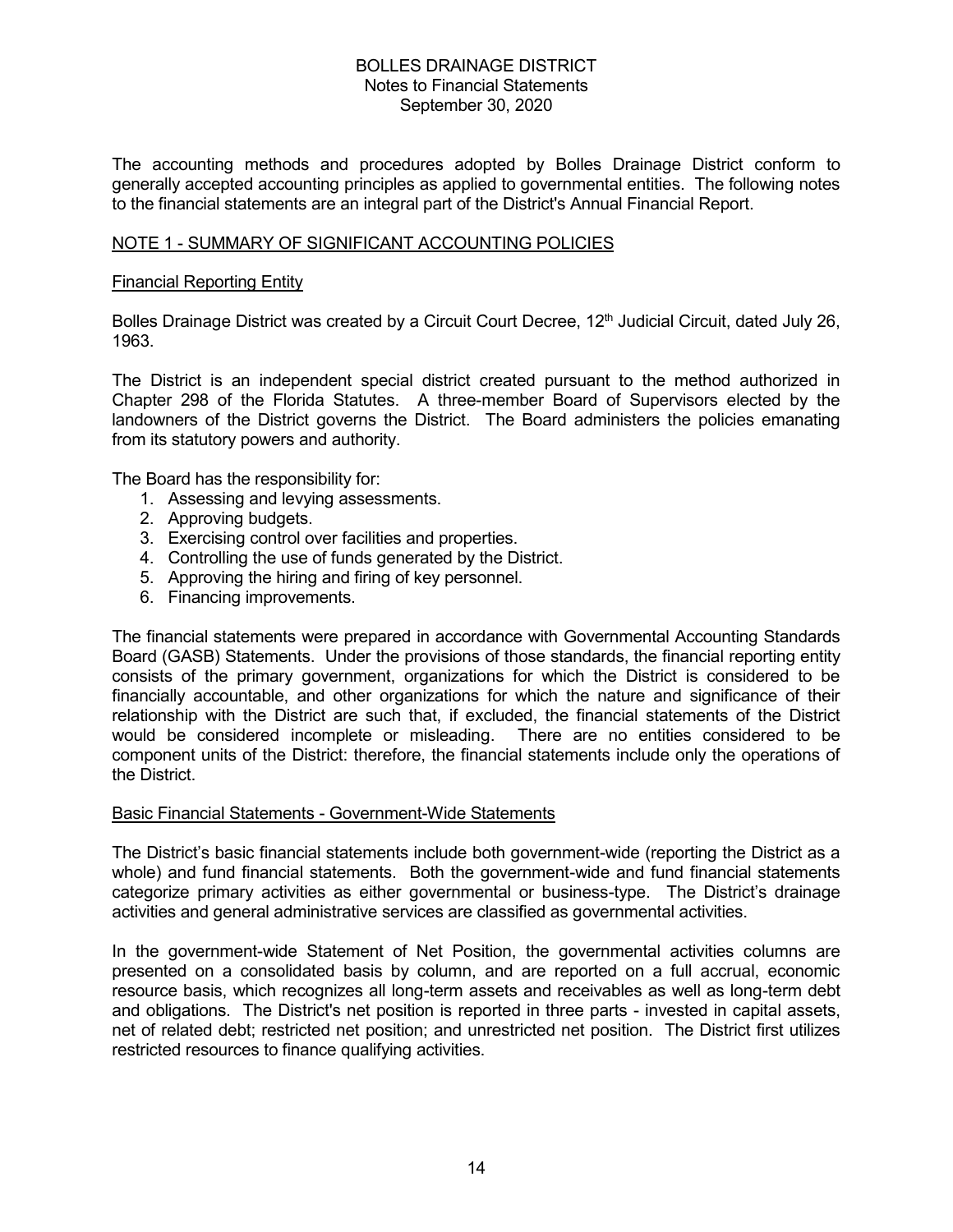## NOTE 1 - SUMMARY OF SIGNIFICANT ACCOUNTING POLICIES (continued)

#### Basic Financial Statements - Government-Wide Statements (continued)

The government-wide Statement of Activities reports both the gross and net cost of the District's functions and activities. The functions are also supported by general government revenues. The Statement of Activities reduces gross expenses (including depreciation) by related program revenues (assessments), operating and capital grants. Program revenues must be directly associated with the District's functions and activities.

This government-wide focus is more on the sustainability of the District as an entity and the change in the District's net position resulting from the current year's activities.

#### Basic Financial Statements - Fund Financial Statements

The financial transactions of the District are reported in individual funds in the fund financial statements. Each fund is accounted for by providing a separate set of self-balancing accounts that comprises it assets, deferred outflow of resources, liabilities, deferred inflow of resources, reserves, fund equity, revenues, and expenditures/expenses. The various funds are reported by generic classification within the financial statements.

The emphasis in fund financial statements is on the major funds in either the governmental or business-type activities categories. Non-major funds by category are summarized into a single column. GASB Statement No. 34 sets forth minimum criteria (percentage of the assets, liabilities, revenues, or expenditures/expenses of either fund category or the governmental and enterprise combined) for the determination of major funds. The General Fund, the only fund of the District, is a governmental fund and is considered a major fund in these financial statements.

The following fund types are used by the District:

#### Governmental Funds

The focus of the governmental funds' measurement (in the fund statements) is upon determination of financial position and changes in financial position (sources, uses, and balances of financial resources) rather than upon net income. The following is a description of the governmental fund of the District:

#### General Fund

 The General Fund is the general operating fund of the District. It is used to account for all financial resources except those required to be accounted for in another fund.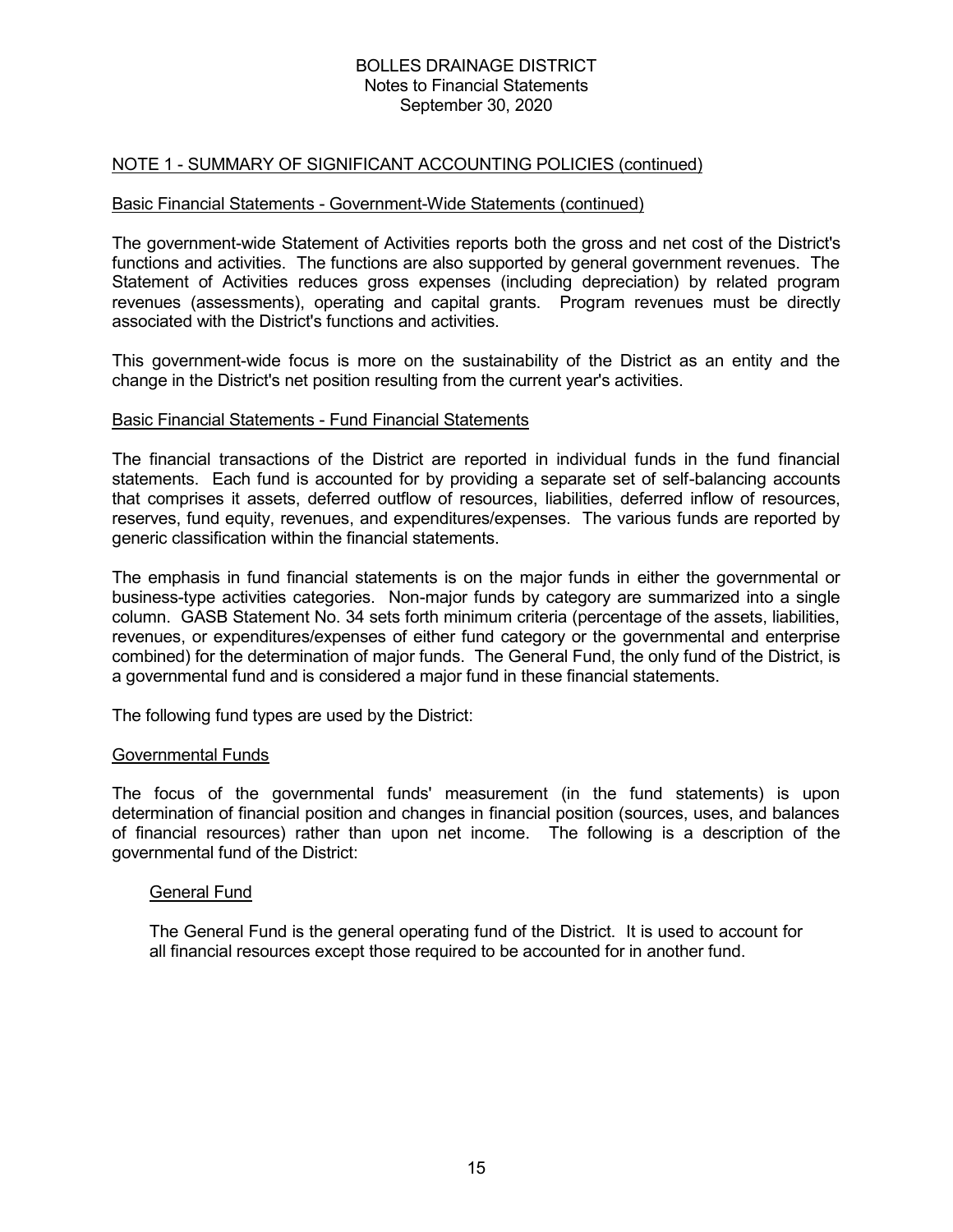#### NOTE 1 - SUMMARY OF SIGNIFICANT ACCOUNTING POLICIES (continued)

#### Basis of Accounting

Basis of accounting refers to the point at which revenues or expenditures/expenses are recognized in the accounts and reported in the financial statements. It relates to the timing of the measurements made regardless of the measurement focus applied.

#### Full Accrual

 The governmental activities in the government-wide financial statements are presented on the full accrual basis of accounting. Revenues are recognized when earned and expenses are recognized when incurred.

#### Modified Accrual

 The governmental funds financial statements are presented on the modified accrual basis of accounting. Under the modified accrual basis of accounting, revenues are recorded when susceptible to accrual; i.e., both measurable and available. "Available" means collectible within the current period or within 60 days after the year end. Expenditures are generally recognized under the modified accrual basis of accounting when the related liability is incurred. The exception to this rule is that principal and interest on general obligation long-term debt, if any, is recognized when due.

#### Deposits and Investments

For financial reporting purposes, the District considers cash and cash equivalents to be cash on hand, cash in banks, certificates of deposit, regardless of maturity, and short-term investments with maturities less than three months when acquired.

District investments with a maturity of one year or less when purchased are stated at cost or amortized cost. District investments with a maturity greater than one year are stated at fair value in accordance with GASB Statement No. 31.

The District does not have an adopted investment policy since it follows Florida Statute 218.45 for investment decisions. Florida Statutes authorize investments that include money market accounts, savings accounts and certificates of deposit at banks certified as qualified public depositories by the State of Florida, repurchase agreements, Florida PRIME, obligations of the U.S. Government, and certain bond mutual funds.

The District follows state statutes for allowable investments. However, state statutes do not specifically address the risks disclosed in GASB No. 40. No policy exists for the following risks: credit risk, custodial credit risk, concentration of credit risk, interest rate risk, and foreign currency risk.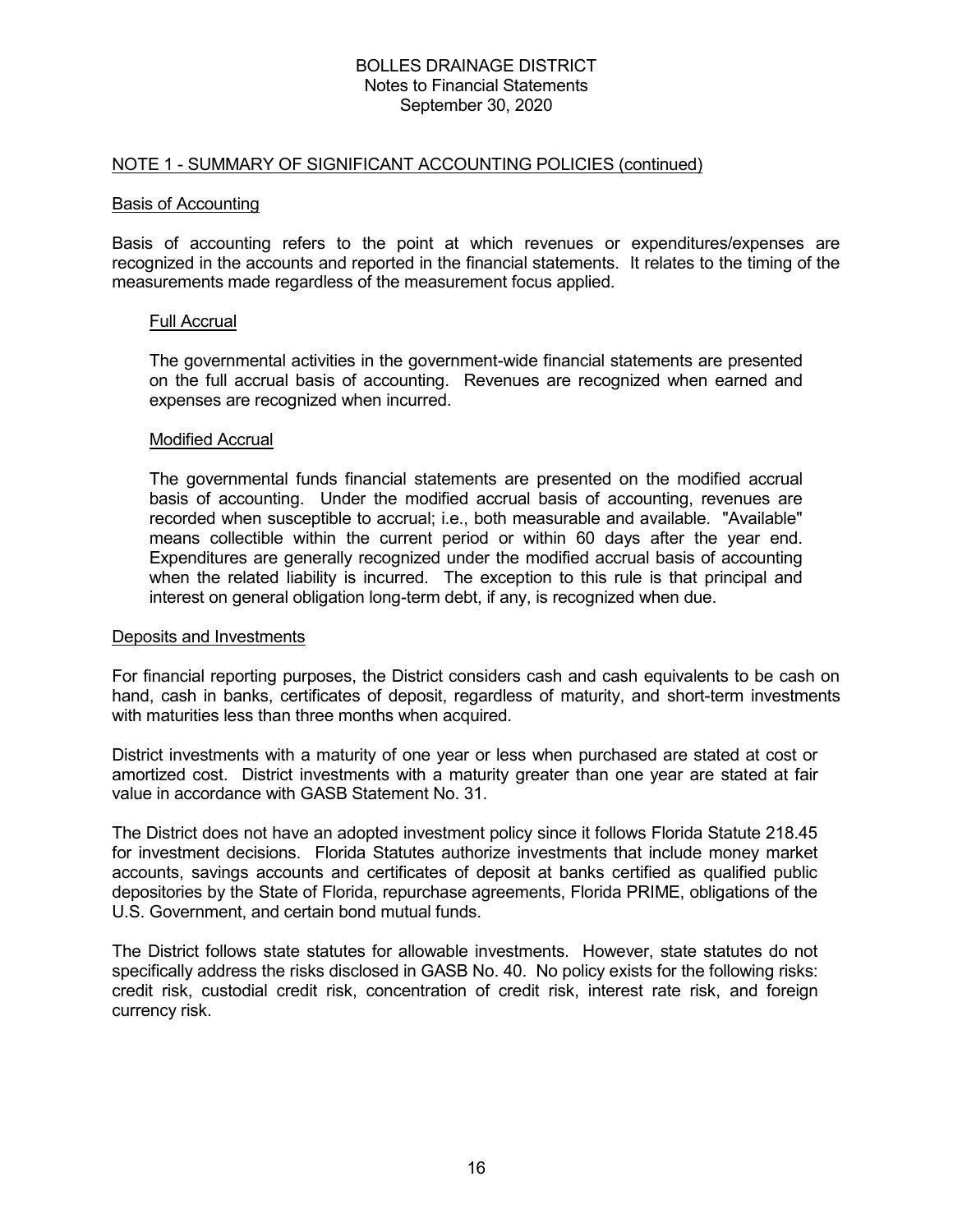## NOTE 1 - SUMMARY OF SIGNIFICANT ACCOUNTING POLICIES (continued)

#### Deposits and Investments (continued)

Investments consist of interest-bearing bank accounts at financial institutions that qualify as public depositories. These funds are insured by the Federal Deposit Insurance Corporation or by collateral pursuant to the Florida Securities for Public Deposits Act (Florida Statutes 280).

#### Receivables

All receivables are reported at their gross value and where appropriate, are reduced by the estimated portion that is expected to be uncollectible.

#### Capital Assets

Capital assets purchased or acquired are reported at historical cost or estimated historical cost. Contributed assets are reported at fair market value as of the date received. Additions, improvements and other capital outlays that significantly extend the useful life of an asset are capitalized. Other costs incurred for repairs and maintenance are expensed as incurred. Depreciation on all assets is provided on the straight-line basis over the following useful lives:

| Buildings               | 15 - 30 years  |
|-------------------------|----------------|
| Machinery and equipment | $5 - 10$ years |
| Improvements            | 10 - 20 years  |
| General infrastructure  | 10 - 50 years  |

GASB Statement No. 34 requires the District to report and depreciate new infrastructure assets. Infrastructure assets include roads, bridges, canals, and pumping stations. These infrastructure assets are likely to be the largest asset class of the District. Neither their historical cost nor related depreciation had historically been reported in the financial statements prior to September 30, 2003. The District is classified as a Phase 3 Government in accordance with the definitions contained in GASB 34. A Phase 3 Government is not required to report their major general infrastructure assets retroactively. The District elected to report their general infrastructure assets on a prospective basis beginning September 30, 2003.

## Net Position and Fund Balance

## Government-Wide Net Position

Government-Wide net position is divided into three categories:

- Net investment in capital assets consist of the historical cost of capital assets less accumulated depreciation and less any debt that remains outstanding and was used to finance those assets.
- Restricted consist of amounts constrained to specific purposes by their providers (such as grantors, bondholders, higher levels of government, and contributors), through constitutional provisions, by enabling legislation, or contributor restrictions.
- Unrestricted all other net position is reported in this category.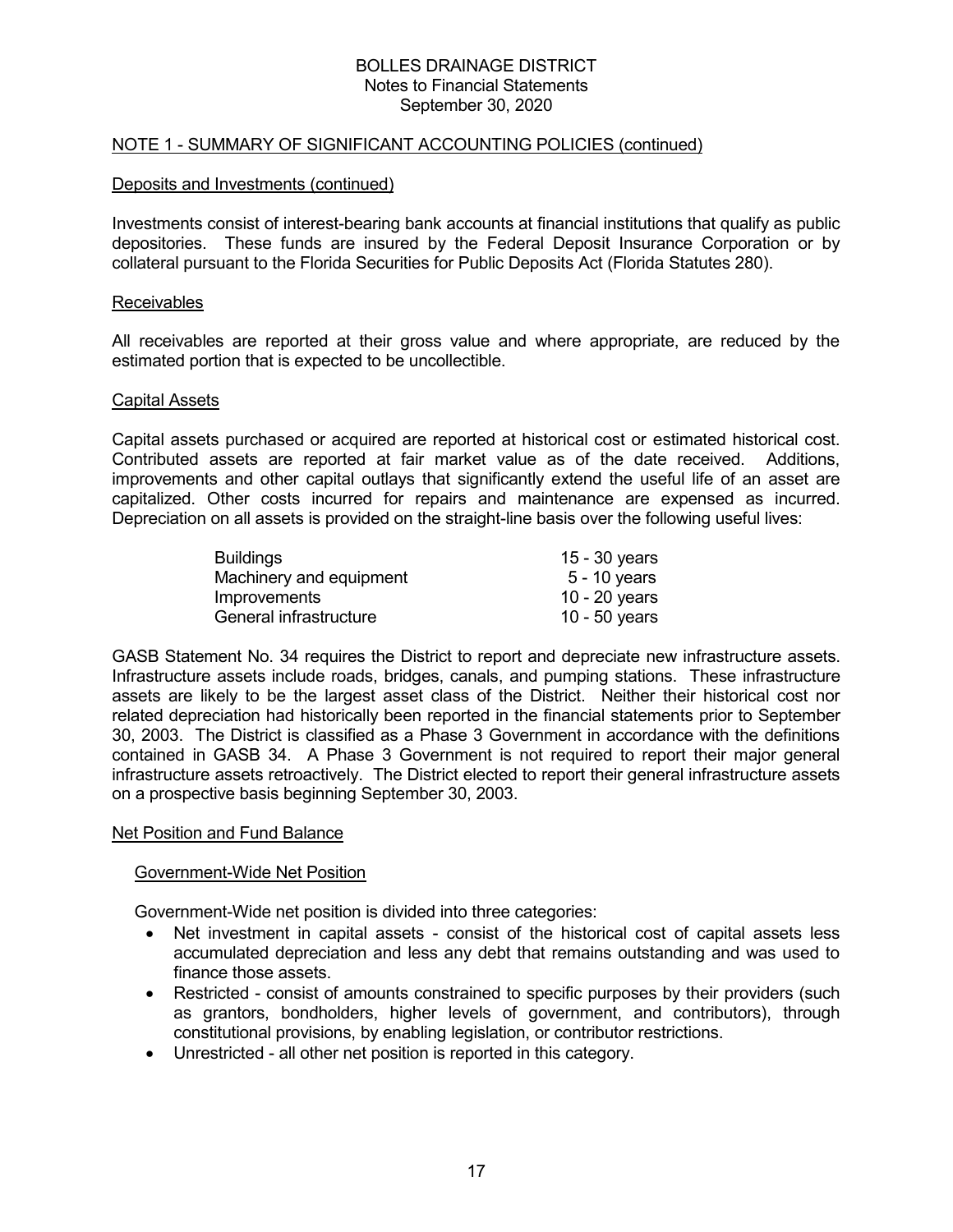## NOTE 1 - SUMMARY OF SIGNIFICANT ACCOUNTING POLICIES (continued)

## Net Position and Fund Balance (continued)

## Governmental Fund Balances

Governmental fund balances consist of the following:

- Non-spendable amounts that are not in spendable form (such as prepaid expenses, or long term investments) or are required to be maintained intact.
- Restricted amounts constrained to specific purposes by their providers (such as grantors, bondholders, and higher levels of government), through constitutional provisions, or by enabling legislation.
- Committed amounts constrained to specific purposes by the District itself, using its highest level of decision-making authority (i.e. Board members) and its highest level action (i.e. Resolution). To be reported as committed, amounts cannot be used for any other purpose unless the District takes the same highest level action to remove or change the constraint.
- Assigned amounts the District intends to use for a specific purpose. Intent can be expressed by the Board of Supervisors.
- Unassigned amounts that are available for any purpose. Positive amounts are reported only in the General Fund.

When an expenditure is incurred for purposes for which both restricted and unrestricted (committed, assigned, or unassigned) amounts are available, it is the policy of the District to generally consider restricted amounts to have been reduced first. When an expenditure is incurred for purposes for which amounts in any of the unrestricted fund balance classifications could be used, it is the policy of the District that committed amounts would be reduced first, followed by assigned amounts. In both instances, when a proposed expenditure is made with specific balances identified as the source of the funding, that specific fund balance will be used.

#### Revenues

Substantially all governmental fund revenues are accrued. Assessments are billed and collected within the same period in which the taxes are levied. Subsidies and grants which finance either capital or current operations, are reported as non-operating revenue based on GASB Statement No. 33. In applying GASB Statement No. 33 to grant revenues, the provider recognizes liabilities and expenses and the recipient recognizes receivables and revenue when the applicable eligibility requirements, including time requirements, are met. Resources transmitted before the eligibility requirements are met are reported as advances by the provider and deferred revenue by the recipient.

## **Expenditures**

Expenditures are recognized when the related fund liability is incurred. Inventory costs are reported for governmental activities in the period the inventory items are used, rather than in the period purchased.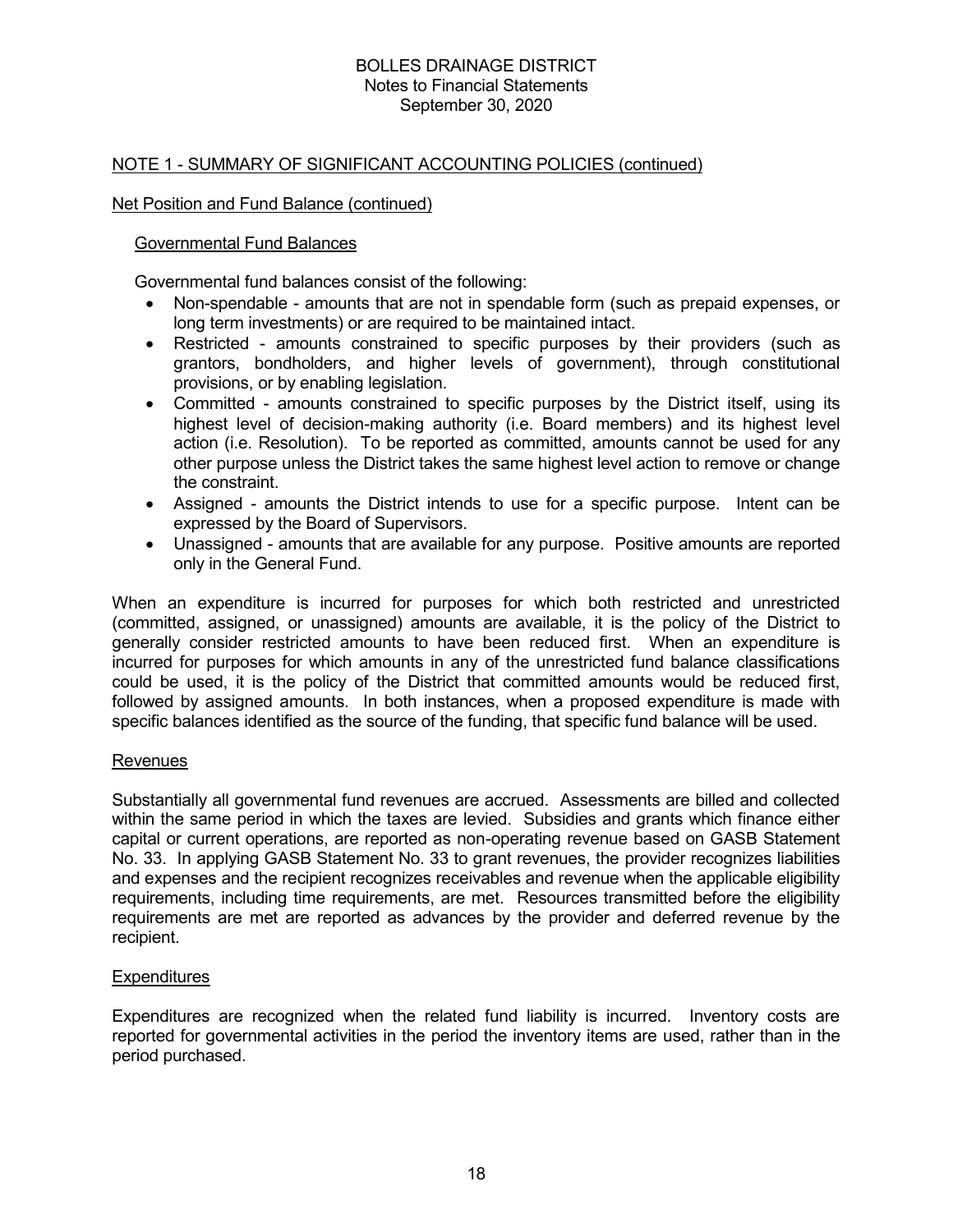## NOTE 1 - SUMMARY OF SIGNIFICANT ACCOUNTING POLICIES (continued)

#### Capitalization Policy

The capitalization policy of the District is to capitalize all assets with a cost of \$750 or more with an expected life of two years or more.

#### Use of Estimates

The preparation of financial statements in conformity with the U.S. generally accepted accounting principles requires management to make estimates and assumptions that affect the reported amounts and disclosures. Accordingly, actual results may differ from those estimates.

#### Budgets and Budgetary Accounting

The District follows these procedures in establishing the budgetary data reflected in the financial statements:

- 1. The Chairman submits to the Board of Supervisors a proposed operating budget for the upcoming fiscal year. The operating budget includes proposed expenditures and the means of financing them.
- 2. A public hearing is held to obtain taxpayer comments.
- 3. Subsequent to the public meeting, the Board legally adopts the budget.
- 4. All budget changes must be approved by the Board of Supervisors.
- 5. The budget for the General Fund is adopted on a basis consistent with generally accepted accounting principles.
- 6. Total budgeted amounts reflect all amendments approved by the Board of Supervisors. Line item changes made during the year were approved by the Board of Supervisors.

#### **Encumbrances**

Encumbrance accounting, under which purchase orders and other commitments for the expenditure of monies are recorded in order to reserve that portion of the applicable appropriation, is not employed in the District's accounting system.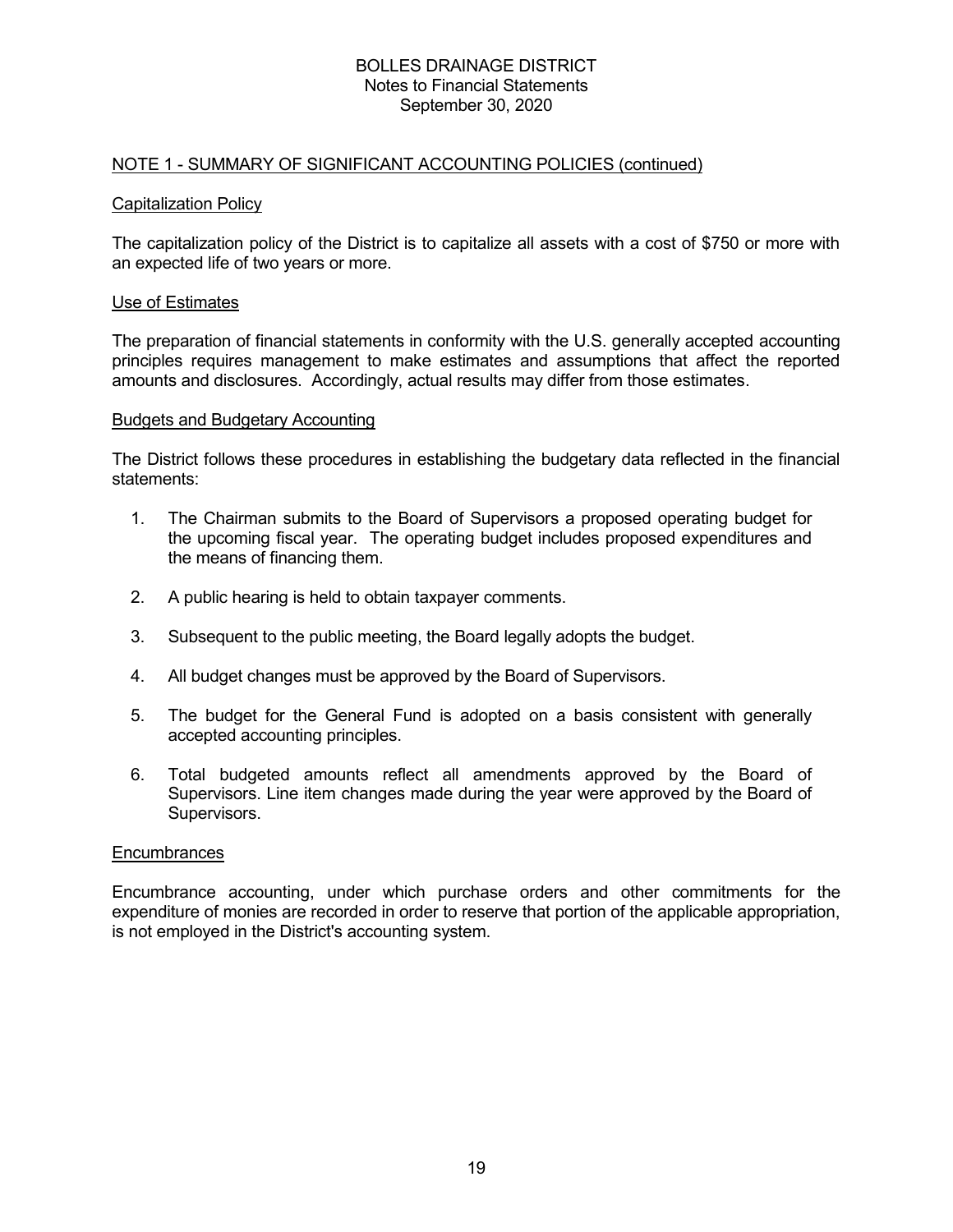## NOTE 2 - ASSESSMENTS

The assessment levy of the District is established by the Board of Supervisors, and becomes an enforceable lien on the property on January 1 of the following year. On June 11, 2019, the District levied an assessment rate of \$10.50 per acre for the fiscal year ended September 30, 2020.

All assessments are due and payable on November 1 of each year or as soon thereafter as the tax roll is delivered to the county tax collector. Liens are placed on property as of January 1. All unpaid assessments become delinquent on April 1 following the year in which they are assessed. Discounts are allowed for early payment at the rate of 4% in the month of November, 3% in the month of December, 2% in the month of January and 1% in the month of February. The assessments paid in March are without discount.

On or prior to June 1 following the assessment year, certificates are sold for all delinquent taxes on real property. After sale, tax certificates bear interest of 18% per year or at any lower rate bid by the buyer. Application for a tax deed on any unredeemed tax certificates may be made by the certificate holder after a period of two years. Unsold certificates become the property of the District, earning interest at a rate of 18% per year.

## NOTE 3 - CASH, DEPOSITS, AND INVESTMENTS

## Cash

At year end, the District's cash consisted of funds in a non-interest bearing bank account in a financial institution which has been designated a qualified public depository. The non-interest bearing bank account totaled \$2,315 at September 30, 2020.

## Deposits in Banks

At September 30, 2020, the carrying amount of the District's non-interest-bearing and interestbearing bank accounts were \$314,405 and the banks' balances were also \$314,405.

These deposits are insured by the Federal Deposit Insurance Corporation or by collateral pursuant to the Florida Security for Public Deposits Act (Florida Statutes Chapter 280). Under this Act, financial institutions that qualify as public depositories pledge securities that have a market value equal to 50% - 125% of the average daily balance for each month of all public deposits in excess of applicable deposit insurance. The Public Depository Security Trust Fund has a procedure to allocate and recover losses in the event of default or insolvency. When public deposits are made with Chapter 280, no public depositor shall be liable for any loss thereof.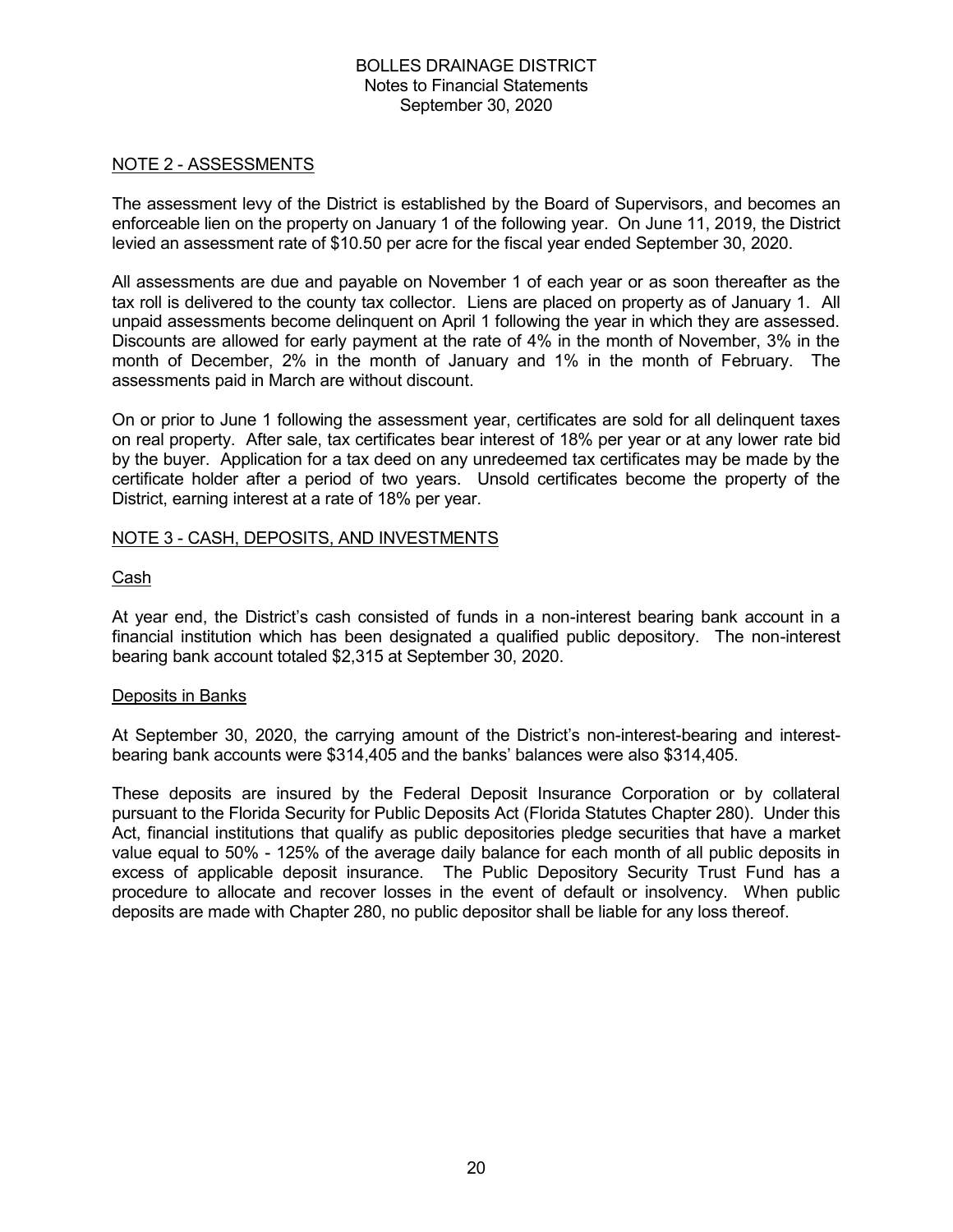## NOTE 3 - CASH, DEPOSITS, AND INVESTMENTS (continued)

#### Investments

Due to the District's use of short-term interest-bearing bank accounts in financial institutions that are covered by federal depository insurance or collateral pledged under Florida Statutes Chapter 280, it is considered that credit risk, custodial credit risk, concentration of credit risk, interest rate risk, and foreign currency risk are nominal or nonexistent in regards to these accounts.

During the year, investments consisted of funds in an interest-bearing bank account in a financial institution which has been designated a qualified public depository. The interest-bearing bank account totaled \$312,090 at September 30, 2020.

#### NOTE 4 - CAPITAL ASSETS

Capital asset activity for the fiscal year ended September 30, 2020, was as follows:

|                         |     | <b>Balance</b><br>October 1,<br>2019 | <b>Additions</b> | <b>Deletions</b> | <b>Balance</b><br>September 30,<br>2020 |
|-------------------------|-----|--------------------------------------|------------------|------------------|-----------------------------------------|
| Canals and laterals     | \$. | 328,384                              | \$               | \$               | \$<br>328,384                           |
| Culverts                |     | 230,196                              |                  |                  | 230,196                                 |
| Machinery and equipment |     | 126,377                              |                  |                  | 126,377                                 |
| Roads                   |     | 325<br>685,282                       |                  |                  | 325<br>685,282                          |
| Less accumulated        |     |                                      |                  |                  |                                         |
| depreciation            |     | 524,764                              | 5,145            |                  | 529,909                                 |
|                         |     | <u>160.518</u>                       | (5, 145)         |                  | <u>155,373</u>                          |

#### NOTE 5 - RISK MANAGEMENT

The District is exposed to various risks of loss related to torts, theft of, damage to, and destruction of assets and errors and omissions. The District is a member of the insurance program sponsored by the Florida League of Cities for general liability and public officials' liability coverage. The program purchases excess and other specific coverages from third party carriers. Members of the program are billed annually for their portion of the coverage and are not assessable for unanticipated losses incurred by the program. Maximum liability coverage is \$2,000,000.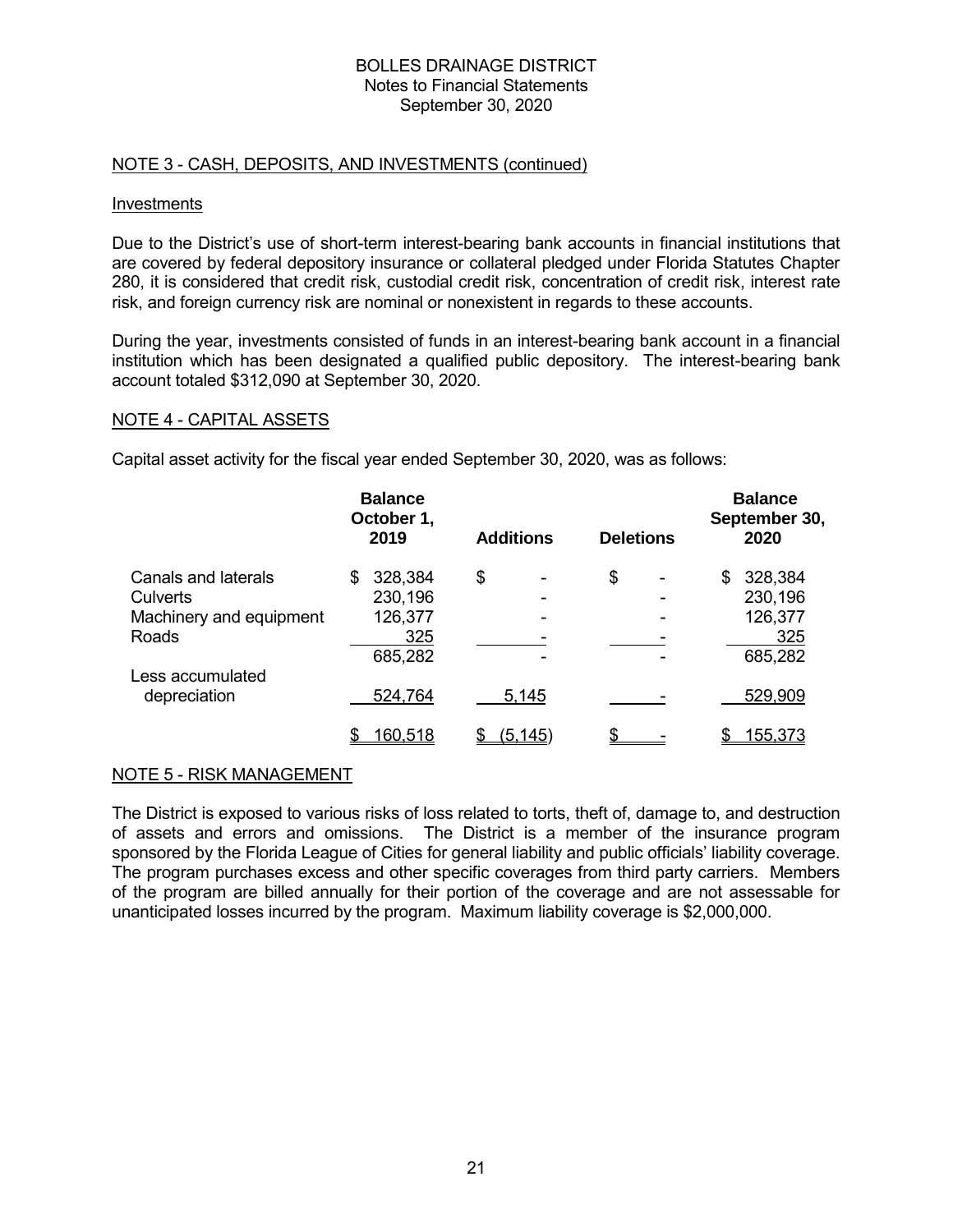## NOTE 6 - FUND BALANCE/NET POSITION

Classifications of the fund balance and restrictions of the net position of the District are created to either (1) satisfy intentions that require a portion of the fund balance/net position be segregated, or (2) identify the portion of the fund balance/net position that is not appropriable for future expenditures. A specific classification of the fund balance is as follows:

## Nonspendable Fund Balance

This classification was created to represent the portion of the fund balance that is not available for current expenditure because the amount is not in spendable form. This amount is represented by prepaid insurance.

## NOTE 7 - OVER EXPENDITURES

The following expenditure exceeded its budgeted amount at September 30, 2020, as shown in the Required Supplementary Schedule on page 23:

#### Expenditure type **Expenditure** type **COVE**

 General government Engineering fees \$495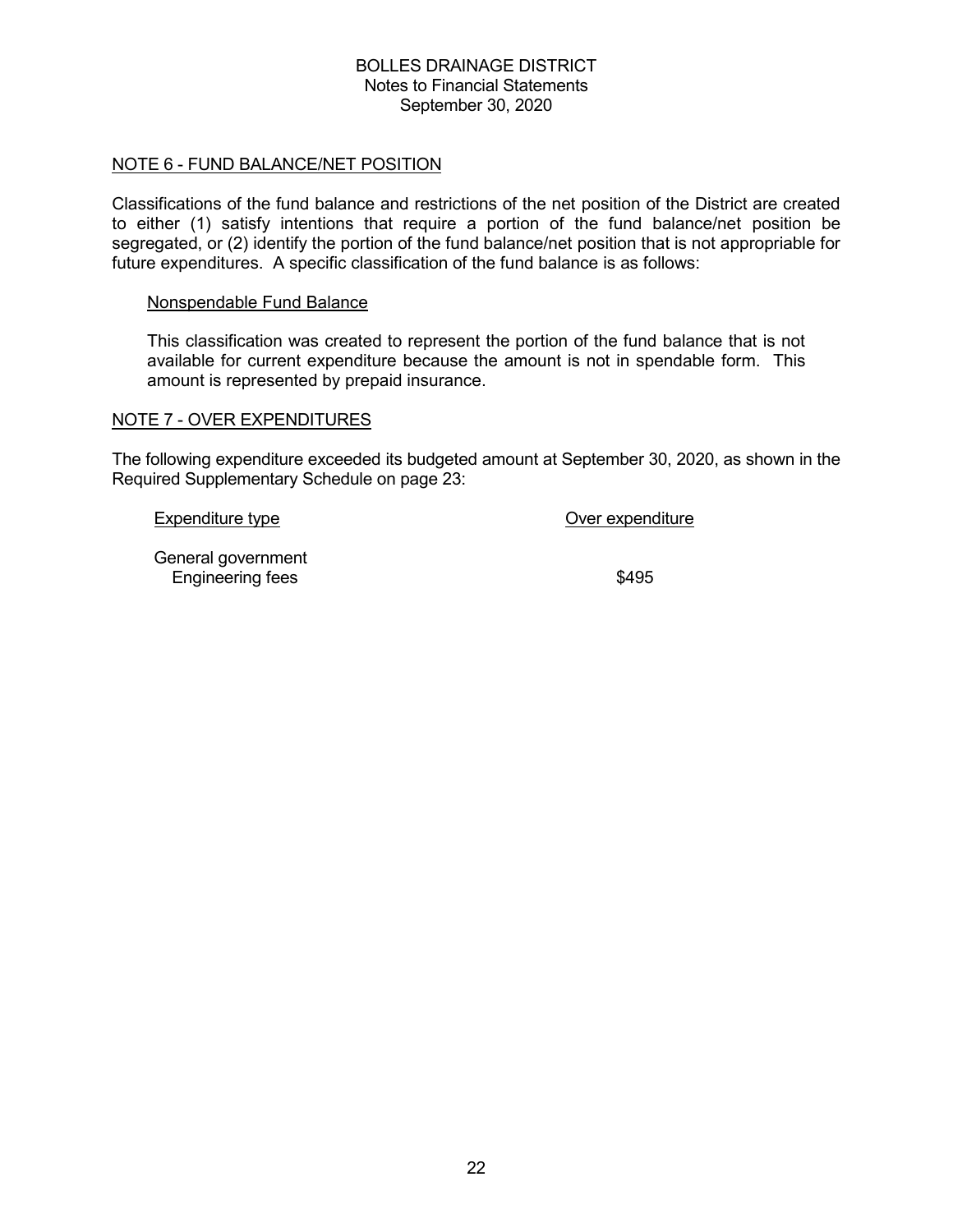## For the Year Ended September 30, 2020 BOLLES DRAINAGE DISTRICT Schedule of Revenues, Expenditures, and Changes in Fund Balance - Budget and Actual - General Fund Required Supplementary Information

|                                      |             | <b>Budget</b> |           | Variance -<br>Favorable |  |
|--------------------------------------|-------------|---------------|-----------|-------------------------|--|
|                                      | Original    | Final         | Actual    | (Unfavorable)           |  |
| Revenues                             |             |               |           |                         |  |
| Assessments, net of discounts        | \$127,053   | \$127,053     | \$134,685 | \$<br>7,632             |  |
| Miscellaneous income                 |             |               | 1,616     | 1,616                   |  |
| Total revenues                       | 127,053     | 127,053       | 136,301   | 9,248                   |  |
| Expenditures                         |             |               |           |                         |  |
| General government                   |             |               |           |                         |  |
| Insurance                            | 10,000      | 11,300        | 11,163    | 137                     |  |
| <b>Engineering fees</b>              | 4,020       | 7,020         | 7,515     | (495)                   |  |
| Accounting fees                      | 7,200       | 7,200         | 7,200     |                         |  |
| Audit fees                           | 4,250       | 4,250         | 4,000     | 250                     |  |
| Assessing and collection fees        | 3,064       | 3,239         | 3,198     | 41                      |  |
| Payroll taxes                        | 2,580       | 2,600         | 2,595     | 5                       |  |
| Other fees                           | 1,950       | 2,200         | 2,200     |                         |  |
| Water sampling                       | 4,100       | 4,100         | 1,736     | 2,364                   |  |
| Legal fees                           | 400         | 500           | 495       | 5                       |  |
| Office supplies and expenses         | 300         | 300           | 210       | 90                      |  |
| Legal advertising                    | 261         | 261           | 200       | 61                      |  |
| Special district annual fee          | 175         | 175           | 175       |                         |  |
| Total general government             | 38,300      | 43,145        | 40,687    | 2,458                   |  |
| Physical environment                 |             |               |           |                         |  |
| <b>Salaries</b>                      | 26,400      | 26,400        | 26,400    |                         |  |
| Fuel and power                       | 26,400      | 26,400        | 13,456    | 12,944                  |  |
| Canals and laterals                  | 26,000      | 21,155        |           | 21,155                  |  |
| Pump plant maintenance               | 6,000       | 6,000         | 598       | 5,402                   |  |
| Total physical environment           | 84,800      | 79,955        | 40,454    | 39,501                  |  |
| Total expenditures                   | 123,100     | 123,100       | 81,141    | 41,959                  |  |
| Excess of revenues over expenditures | 3,953<br>\$ | \$<br>3,953   | 55,160    | \$<br>51,207            |  |
| Fund balance, beginning of year      |             |               | 258,495   |                         |  |
| Fund balance, end of year            |             |               | \$313,655 |                         |  |

See notes to required supplementary information.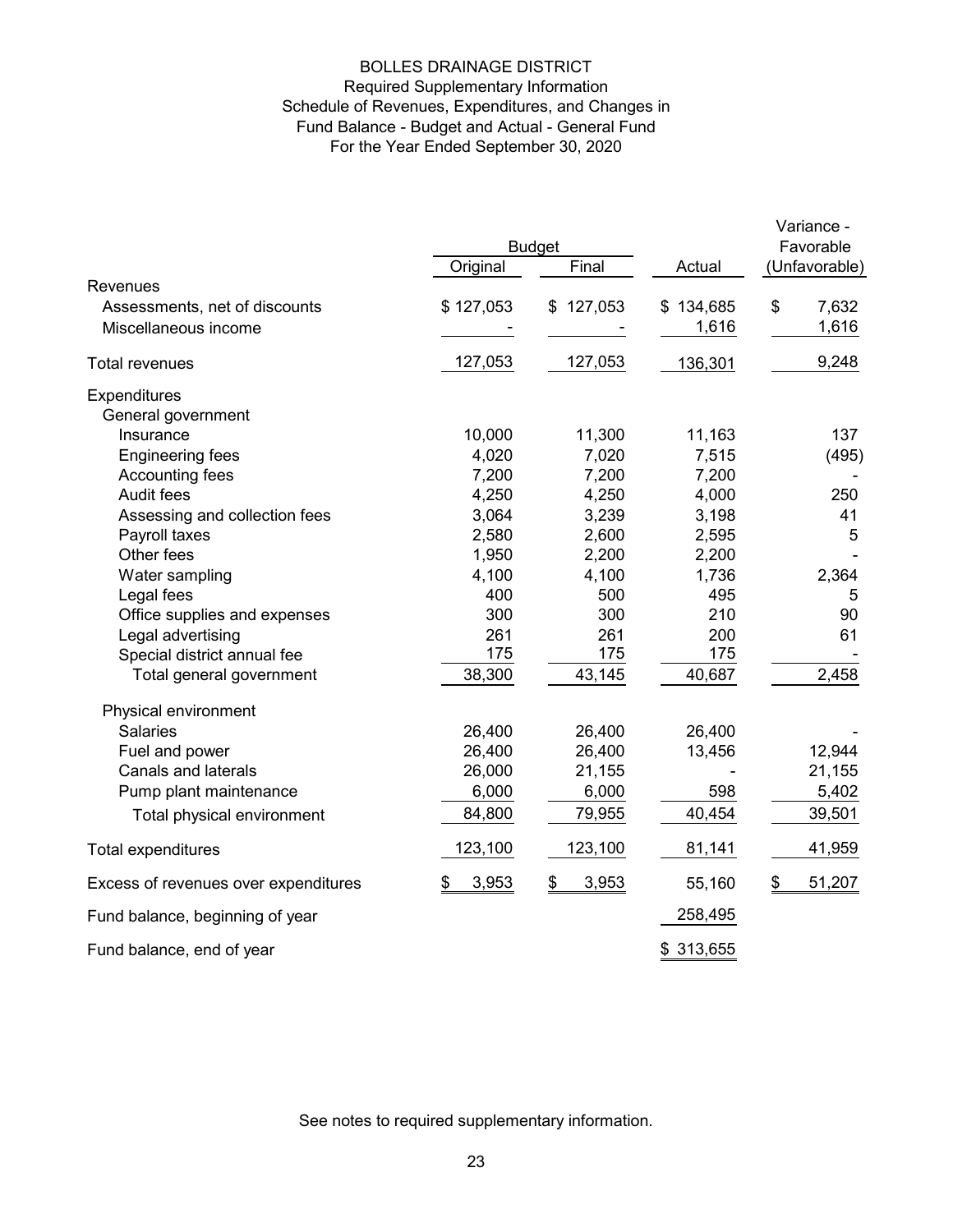## NOTE A - BUDGETARY ACCOUNTING

The District is required to establish a budgetary system and an approved Annual Budget for the General Fund. The District's budgeting process is based on estimates of cash receipts and cash expenditures which are approved by the Board. The budget approximates a basis consistent with accounting principles generally accepted in the United States of America (generally accepted accounting principles).

The legal level of budgetary control, the level at which expenditures may not exceed budget, is in the aggregate. Any amendments that increase the aggregate budgeted appropriations must be approved by the Board of Supervisors. Actual General Fund expenditures did not exceed appropriations for the fiscal year ended September 30, 2020.

#### NOTE B - OVER EXPENDITURES

At September 30, 2020, the following expenditure exceeded its budgeted amount:

#### Expenditure type **Expenditure** over expenditure

 General government Engineering fees \$495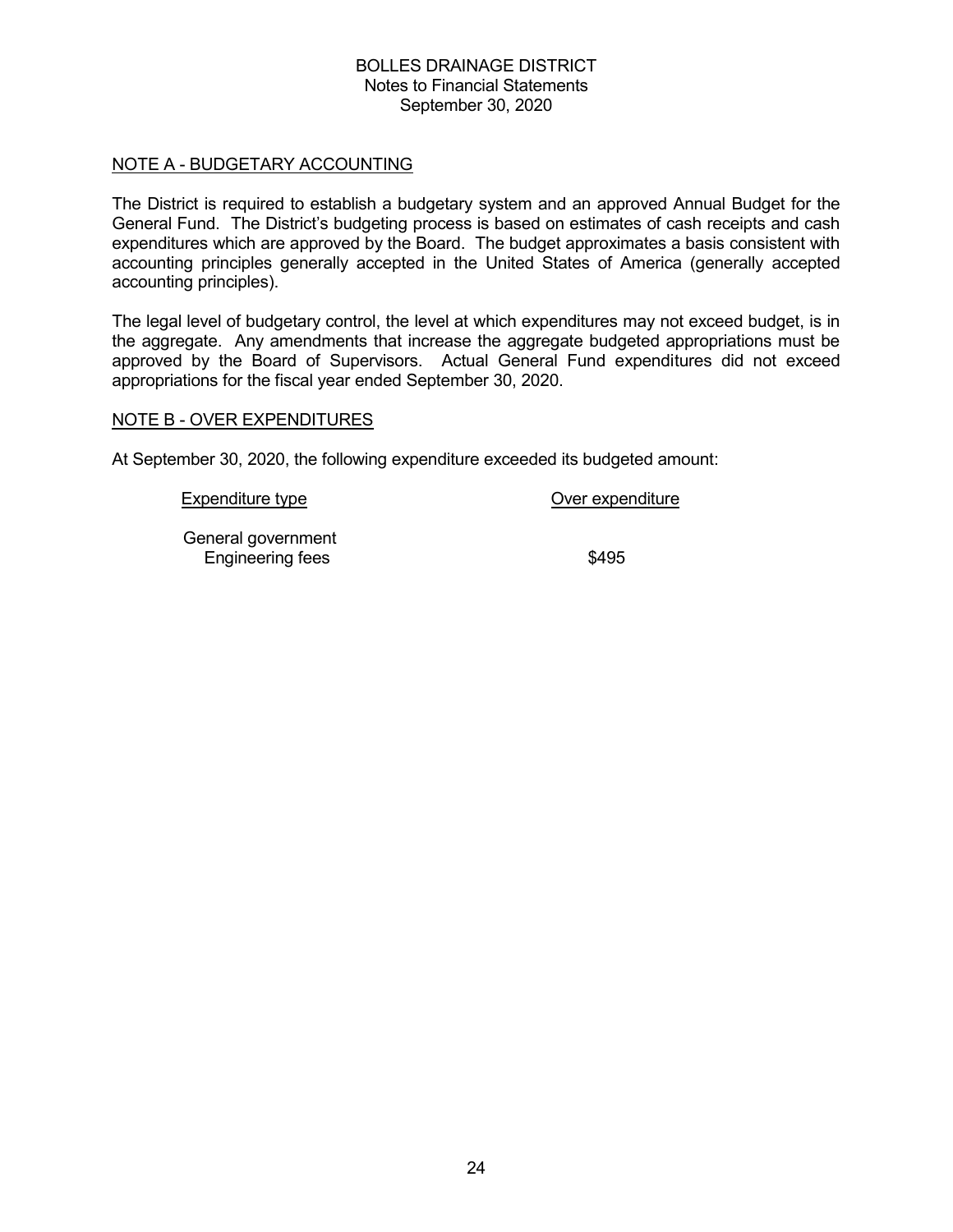## BOY, MILLER, KISKER & PERRY, P.A. **CERTIFIED PUBLIC ACCOUNTANTS**

401 SOUTH W.C. OWEN AVENUE P.O. BOX 488 **CLEWISTON, FLORIDA 33440** 

> (863) 983-5144  $(863)$  983-9164 FAX (863) 983-3765 bmkpcpas@aol.com

JOHN B. BOY, JR., C.P.A. DAVID N. MILLER, C.P.A WILLIAM C. KISKER, JR., C.P.A.

**90 YEOMANS AVENUE** P.O. BOX 490 **LABELLE, FLORIDA 33975** 

(863) 675-3777 FAX (863) 675-0576 bmkpcpas@aol.com

**MEMBERS AMERICAN INSTITUTE OF CERTIFIED PUBLIC ACCOUNTANTS** 

**FLORIDA INSTITUTE OF CERTIFIED PUBLIC ACCOUNTANTS** 

INDEPENDENT AUDITOR'S REPORT ON INTERNAL CONTROL OVER FINANCIAL REPORTING AND ON COMPLIANCE AND OTHER MATTERS BASED ON AN AUDIT OF FINANCIAL STATEMENTS PERFORMED IN ACCORDANCE WITH GOVERNMENT **AUDITING STANDARDS** 

**Board of Supervisors Bolles Drainage District** Clewiston, Florida

We have audited, in accordance with the auditing standards generally accepted in the United States of America and the standards applicable to financial audits contained in Government Auditing Standards, issued by the Comptroller General of the United States, the financial statements of the governmental activities and the major fund of Bolles Drainage District, as of and for the year ended September 30, 2020, and the related notes to the financial statements, which collectively comprise Bolles Drainage District's basic financial statements, and have issued our report thereon dated January 19, 2021.

#### Internal Control Over Financial Reporting

In planning and performing our audit of the financial statements, we considered Bolles Drainage District's internal control over financial reporting (internal control) as a basis for designing audit procedures that are appropriate in the circumstances for the purpose of expressing our opinions on the financial statements, but not for the purpose of expressing an opinion on the effectiveness of Bolles Drainage District's internal control. Accordingly, we do not express an opinion on the effectiveness of Bolles Drainage District's internal control.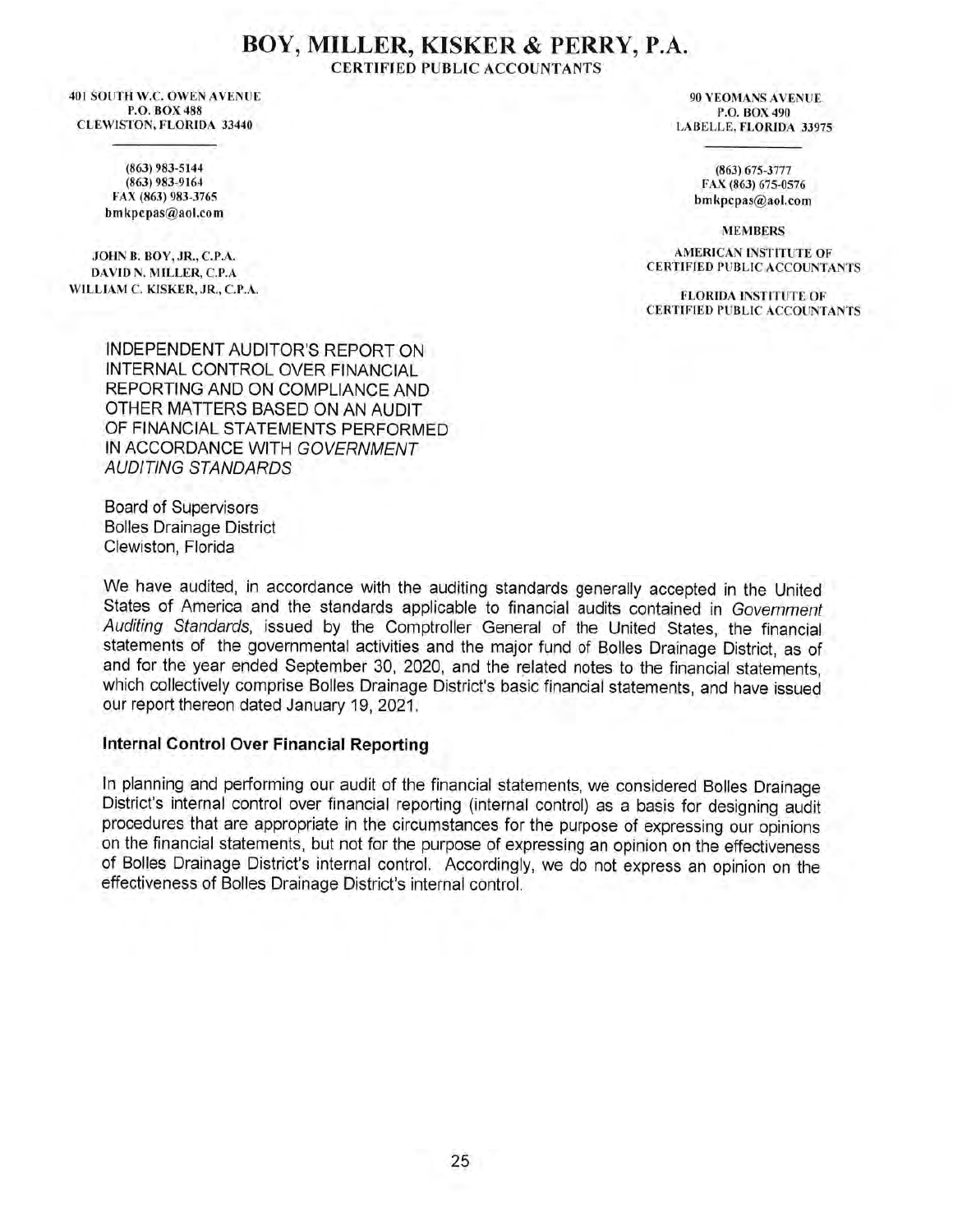A deficiency in internal control exists when the design or operation of a control does not allow management or employees, in the normal course of performing their assigned functions, to prevent, or detect and correct, misstatements on a timely basis. A material weakness is a deficiency, or a combination of deficiencies, in internal control such that there is a reasonable possibility that a material misstatement of the entity's financial statements will not be prevented, or detected and corrected on a timely basis. A significant deficiency is a deficiency, or a combination of deficiencies, in internal control that is less severe than a material weakness, yet important enough to merit attention by those charged with governance.

Our consideration of internal control was for the limited purpose described in the first paragraph of this section and was not designed to identify all deficiencies in internal control that might be material weaknesses or significant deficiencies. Given these limitations, during our audit we did not identify any deficiencies in internal control that we consider to be material weaknesses. However, material weaknesses may exist that have not been identified.

## **Compliance and Other Matters**

As part of obtaining reasonable assurance about whether Bolles Drainage District's financial statements are free from material misstatement, we performed tests of its compliance with certain provisions of laws, regulations, contracts, and grant agreements, noncompliance with which could have a direct and material effect on the determination of financial statement amounts. However, providing an opinion on compliance with those provisions was not an objective of our audit, and accordingly, we do not express such an opinion. The results of our tests disclosed no instances of noncompliance or other matters that are required to be reported under Government Auditing Standards.

## **Purpose of This Report**

The purpose of this report is solely to describe the scope of our testing of internal control and compliance and the results of that testing, and not to provide an opinion on the effectiveness of the entity's internal control or on compliance. This report is an integral part of an audit performed in accordance with Government Auditing Standards in considering the entity's internal control and compliance. Accordingly, this communication is not suitable for any other purpose.

Bay, Miller, Kusker & Perry, P.A.

Clewiston, Florida January 19, 2021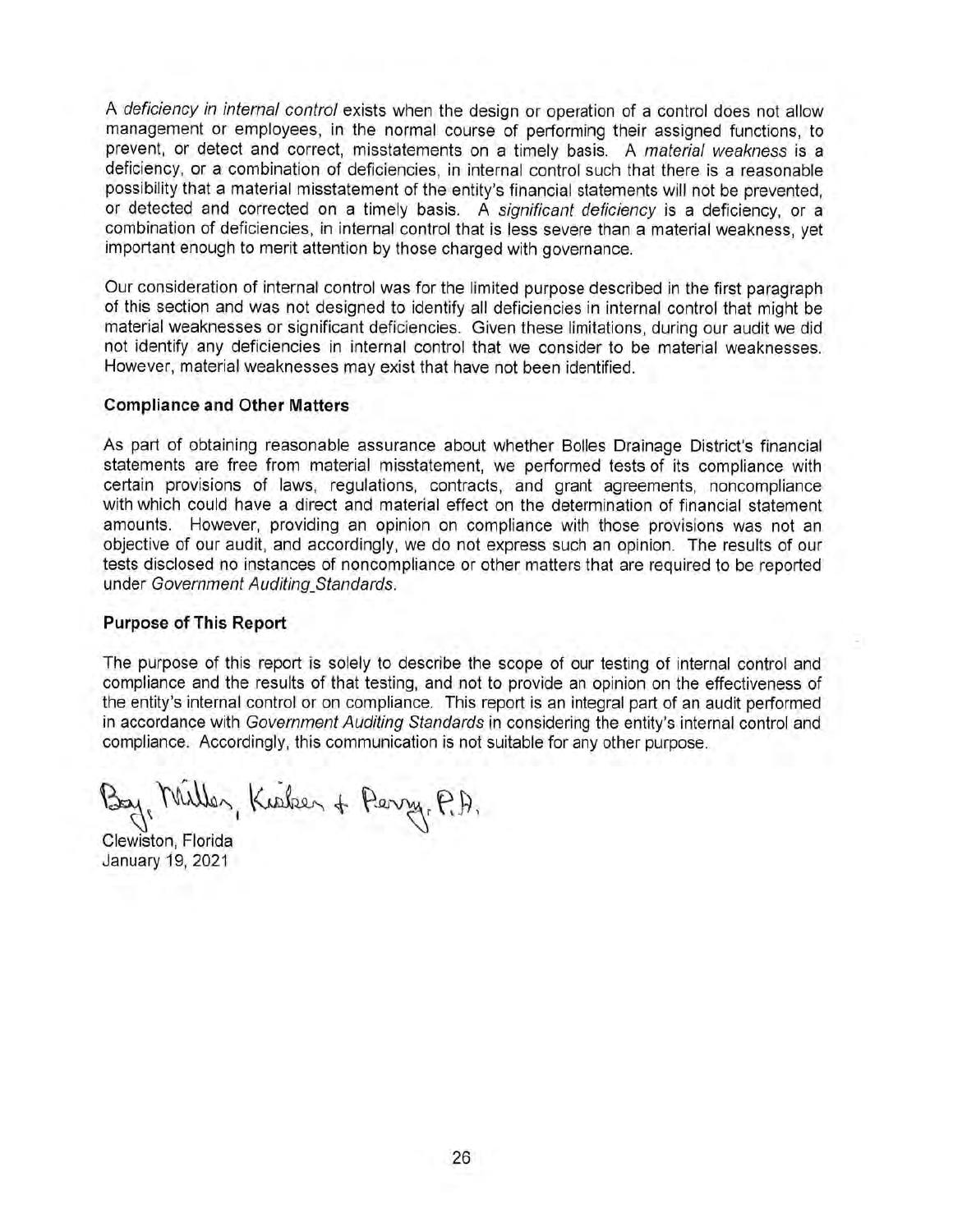#### BOY, MILLER, KISKER & PERRY, P.A. **CERTIFIED PUBLIC ACCOUNTANTS**

401 SOUTH W.C. OWEN AVENUE P.O. BOX 488 **CLEWISTON, FLORIDA 33440** 

> $(863)$  983-5144  $(863)$  983-9164 FAX (863) 983-3765 bmkpcpas@aol.com

JOHN B. BOY, JR., C.P.A. DAVID N. MILLER, C.P.A WILLIAM C. KISKER, JR., C.P.A.

**90 YEOMANS AVENUE** P.O. BOX 490 **LABELLE, FLORIDA 33975** 

> (863) 675-3777 FAX (863) 675-0576  $bmkpcpas@aol.com$

**MEMBERS AMERICAN INSTITUTE OF CERTIFIED PUBLIC ACCOUNTANTS** 

**FLORIDA INSTITUTE OF** CERTIFIED PUBLIC ACCOUNTANTS

## INDEPENDENT ACCOUNTANT'S REPORT ON COMPLIANCE WITH THE REQUIREMENTS OF SECTION 218.415, FLORIDA STATUTES

**Board of Supervisors Bolles Drainage District** Clewiston, Florida

We have examined Bolles Drainage District's compliance with the requirements of Section 218.415, Florida Statutes, regarding the investment of public funds during the year ended September 30, 2020. Management is responsible for Bolles Drainage District's compliance with those requirements. Our responsibility is to express an opinion on Bolles Drainage District's compliance based on our examination.

Our examination was conducted in accordance with attestation standards established by the American Institute of Certified Public Accountants. Those standards require that we plan and perform the examination to obtain reasonable assurance about whether the District complied, in all material respects, with the specific requirements referenced above. An examination involves performing procedures to obtain evidence about whether the District complied with the specific The nature, timing and extent of the procedures selected depend on our requirements. judgement, including an assessment of the risks of material noncompliance, whether due to fraud or error. We believe that the evidence obtained is sufficient and appropriate to provide a reasonable basis for our opinion.

Our examination does not provide a legal determination on the District's compliance with the specified requirements.

In our opinion, Bolles Drainage District complied, in all material respects, with the requirements of Section 218.415, Florida Statutes, regarding the investment of public funds for the year ended September 30, 2020.

This report is intended solely for the information and use of the Legislative Auditing Committee. members of the Florida Senate and the Florida House of Representatives, the Florida Auditor General, the Board of Supervisors of Bolles Drainage District, and applicable management, and is not intended to be and should not be used by anyone other than these specified parties.

Kusben & Perry P.A.

Clewiston, Florida January 19, 2021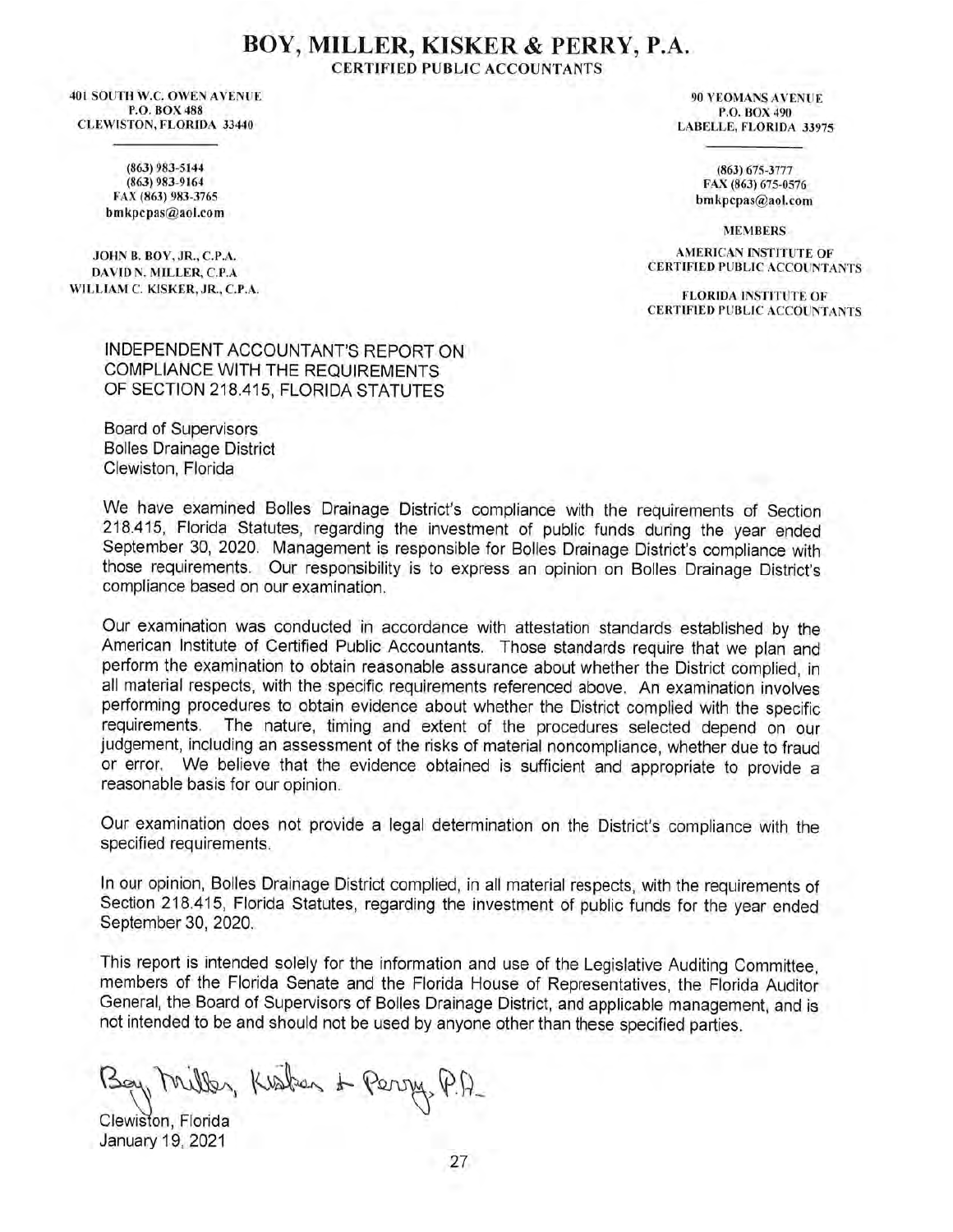# BOY, MILLER, KISKER & PERRY, P.A.

**CERTIFIED PUBLIC ACCOUNTANTS** 

401 SOUTH W.C. OWEN AVENUE **P.O. BOX 488 CLEWISTON, FLORIDA 33440** 

> $(863)$  983-5144  $(863)$  983-9164 FAX (863) 983-3765 bmkpcpas@aol.com

JOHN B. BOY, JR., C.P.A. DAVID N. MILLER, C.P.A WILLIAM C. KISKER, JR., C.P.A.

**90 YEOMANS AVENUE** P.O. BOX 490 **LABELLE, FLORIDA 33975** 

> (863) 675-3777 FAX (863) 675-0576 bmkpcpas@aol.com

**MEMBERS AMERICAN INSTITUTE OF CERTIFIED PUBLIC ACCOUNTANTS** 

**FLORIDA INSTITUTE OF CERTIFIED PUBLIC ACCOUNTANTS** 

#### MANAGEMENT LETTER IN ACCORDANCE WITH THE RULES OF THE AUDITOR GENERAL OF THE **STATE OF FLORIDA**

**Board of Supervisors Bolles Drainage District** Clewiston, Florida

## **Report on the Financial Statements**

We have audited the financial statements of Bolles Drainage District, as of and for the fiscal year ended September 30, 2020, and have issued our report thereon dated January 19, 2021.

## **Auditor's Responsibility**

We conducted our audit in accordance with auditing standards generally accepted in the United States of America; the standards applicable to financial audits contained in Government Auditing Standards issued by the Comptroller General of the United States; and Chapter 10.550, Rules of the Auditor General.

## **Other Reporting Requirements**

We have issued our Independent Auditor's Report on Internal Control over Financial Reporting and on Compliance and Other Matters Based on an Audit of Financial Statements Performed in Accordance with Government Auditing Standards, and Independent Accountant's Report on an examination conducted in accordance with AICPA Professional Standards, AT-C Section 315, regarding compliance requirements in accordance with Chapter 10.550, Rules of the Auditor General. Disclosures (if any) in those reports, which are dated January 19, 2021, should be considered in conjunction with this management letter.

## **Prior Audit Findings**

Section 10.554(1)(i)1., Rules of the Auditor General, requires that we determine whether or not corrective actions have been taken to address findings and recommendations made in the preceding financial audit report. There were no findings or recommendations made in the preceding financial audit report.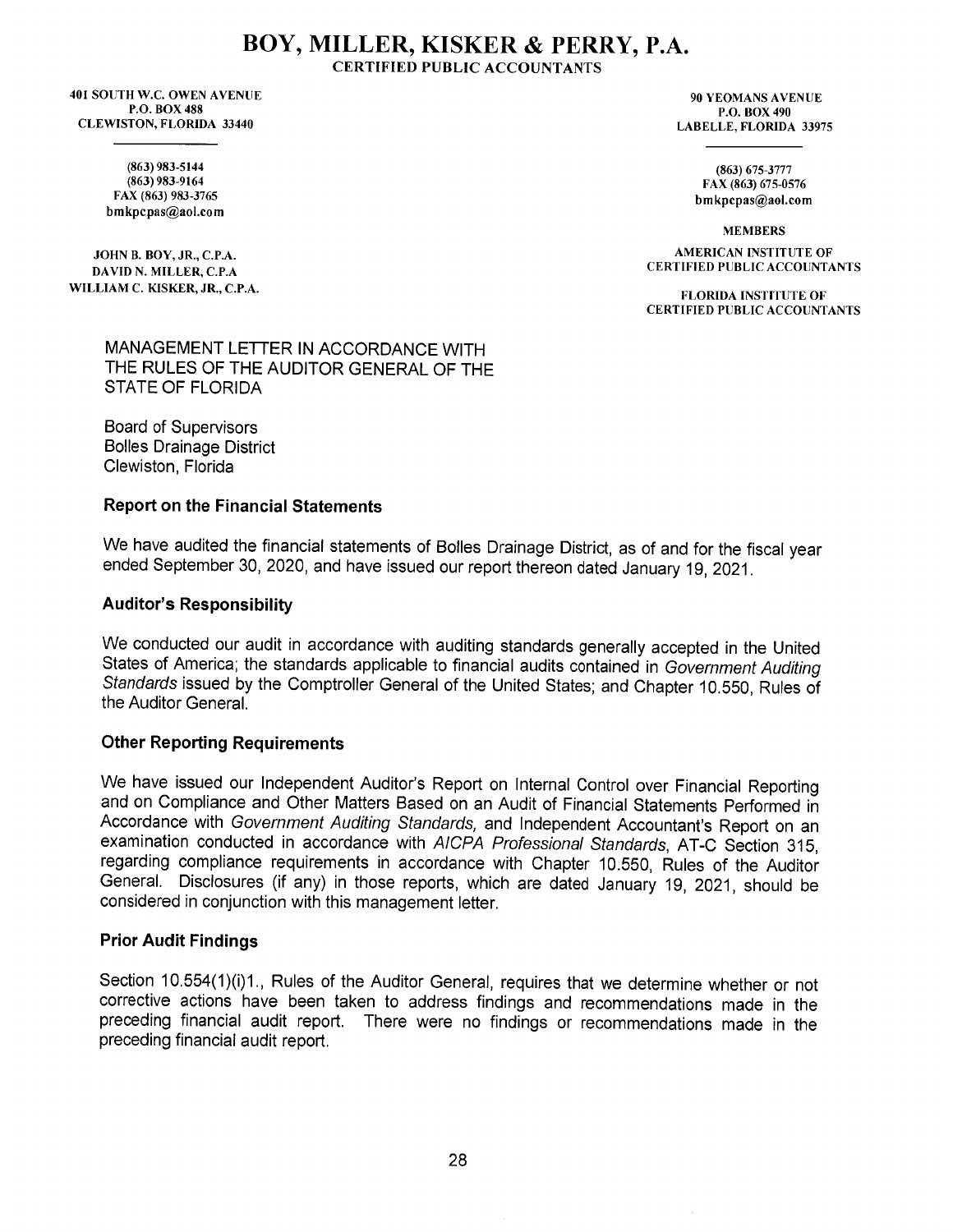## **Official Title and Legal Authority**

Section 10.554(1)(i)4., Rules of the Auditor General, requires that the name or official title and legal authority for the primary government and each component unit of the reporting entity be disclosed in this management letter, unless disclosed in the notes to the financial statements. The name and legal authority for the District is disclosed in the notes to the financial statements. There were no component units related to Bolles Drainage District.

## **Financial Condition and Management**

Section 10.554(1)(i)5.a. and 10.556(7), Rules of the Auditor General, require us to apply appropriate procedures and communicate the results of our determination as to whether or not Bolles Drainage District met one or more of the conditions described in Section 218.503(1), Florida Statutes, and to identify the specific condition(s) met. In connection with our audit, we determined that Bolles Drainage District did not meet any of the conditions described in Section 218.503(1), Florida Statutes.

Pursuant to Sections 10.554(1)(i)5.b. and 10.556(8), Rules of the Auditor General, we applied financial condition assessment procedures for Bolles Drainage District. It is management's responsibility to monitor Bolles Drainage District's financial condition, and our financial condition assessment was based in part on representations made by management and the review of financial information provided by same.

Section 10.554(1)(i)2., Rules of the Auditor General, requires that we communicate any recommendations to improve financial management. In connection with our audit, we did not have any such recommendations.

## **Additional Matters**

Section 10.554(1)(i)3., Rules of the Auditor General, requires us to communicate noncompliance with provisions of contracts or grant agreements, or abuse, that have occurred, or are likely to have occurred, that have an effect on the financial statements that is less than material, but warrants the attention of those charged with governance. In connection with our audit, we did not have any such findings.

## **Purpose of this Letter**

Our management letter is intended solely for the information and use of the Legislative Auditing Committee, members of the Florida Senate and Florida House of Representatives, the Florida Auditor General, Federal and other granting agencies, the Board of Supervisors of Bolles Drainage District, and applicable management, and is not intended to be and should not be used by anyone other than these specified parties.

Bay, miller, Kisker & Perry PA

Clewiston, Florida January 19, 2021